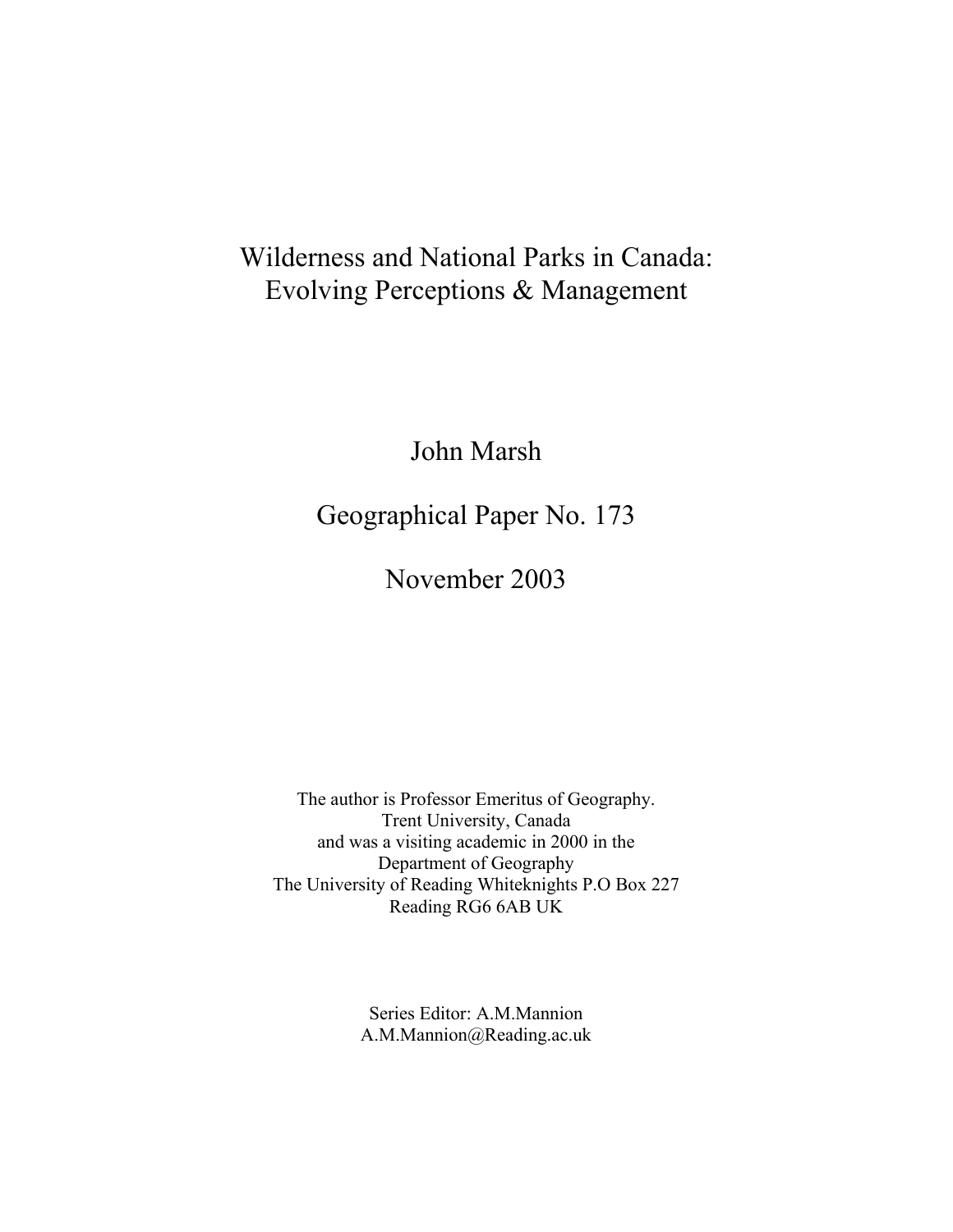# **ABSTRACT**

This paper examines the evolution of perceptions and management of wilderness and national parks in Canada from the time of European settlement to the present. First, it examines the wilderness perceptions of European explorers and settlers. Second, it describes the rising concern in the nineteenth century about the destruction and shortage of resources, and the initiation of conservation measures. Third, it provides a summary of national park history from 1885 to 2000. Fourth, the perceptions of wilderness recreationists in the 1960s, as revealed by Sigurd Olson (1966), are described. Finally, consideration is given to the recent re-evaluation of the meaning and importance of wilderness.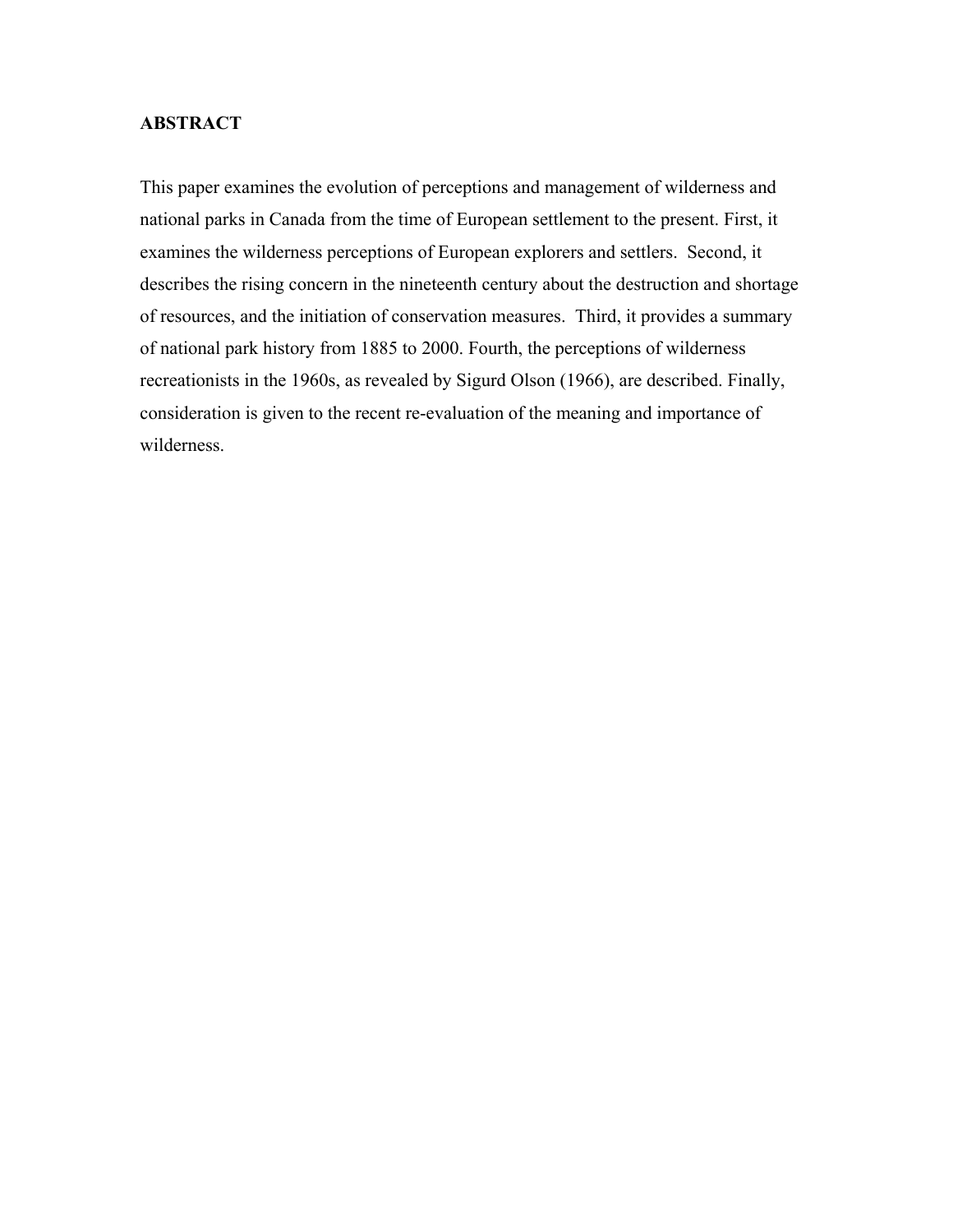## **INTRODUCTION**

This paper is about wilderness and national parks in Canada. It is intended to provide a basis for comparison with other studies that have been, or might be undertaken of wilderness and national parks in Britain or other countries. Examples of international comparisons of wilderness and national park development and management have been provided by Nelson *et. al.* (1978), Henderson (1992) and Shultis (1998) amongst others. Part of the paper was presented at a conference at the University of Leeds in March 2001 on "Wilderness Britain? Society, Policy and the Environment," and part of it at a seminar at the University of Reading in March 2001.

The evolution of perceptions and management of wilderness and national parks in Canada from the time of European exploration to the present are herein considered. The perceptions of European explorers and settlers, who reacted with ambivalence to this threatening land of riches, and differently from the aboriginal population are examined. Second, in the nineteenth century the growing appreciation of wilderness and concern about its destruction that prompted conservation measures, notably the establishment of national parks, are discussed. Third, a brief summary of the history of these parks from 1885, when the first national park was created, to the year 2000 is given. Fourth, given the growing importance of wilderness recreation in the 1960s, the perceptions of wilderness recreationists, as revealed at this time in the writing of Sigurd Olson, are described. Fifth, consideration is given to the recent re-evaluation of the meaning and importance of wilderness as a concept. Source material includes a wide range of publications, but draws in particular on selections from Canadian literature to reveal historical and recent perceptions of wilderness.

## **EARLY RESPONSES TO WILDERNESS**

The Native peoples of Canada generally considered themselves to be at one with the land, and many continue to affirm this belief. This is illustrated by Basil Johnston (1983, 90) who wrote the following about the Path of Life that Native people must follow: "We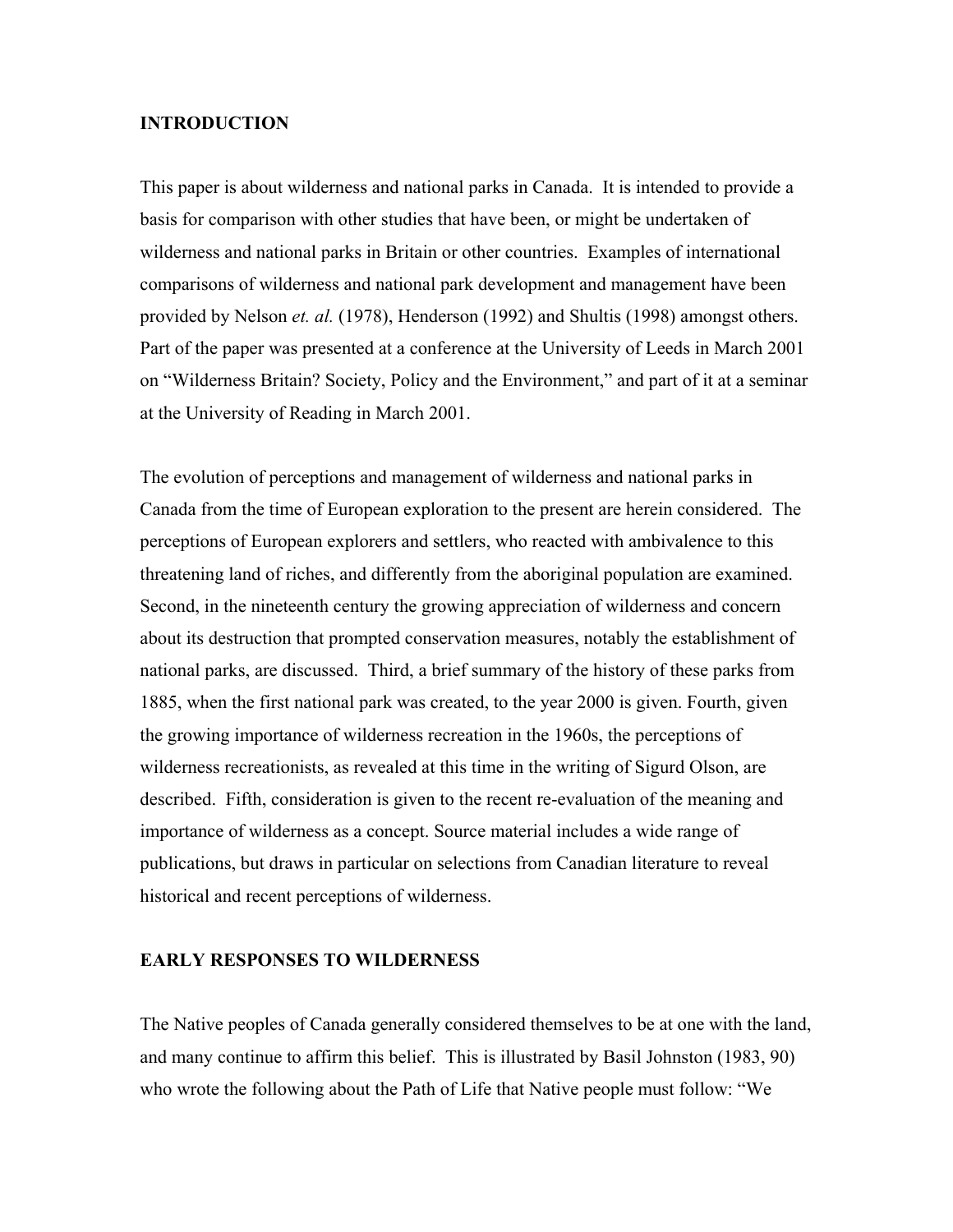must honour Kitche Manitou and thank him for life – for the winds, the sun, the waters, and the land we live on. We must honour our elder brothers – the wolf and the bear, the eagle and the robin, the snake and the turtle, the butterfly and the snail, the whitefish and the trout. We must honour the rose and the corn. On them we depend for food and clothing. Treat them well so that when you want them they will allow you to take them".

Sean Kane (1994, 37) emphasised the close relationship of people to the land in the past by posing a question and answering it. "Where is the north when you're lost in the forest at night and the sky is overcast? Our ancestors would have known. The smell of the north side of trees is different. That is because in the northern hemisphere certain mosses grow on the north side of trees, on the damp side, away from the light. You could smell your way north".

The European explorers of Canada seeking a route to the Indies, natural resources, opportunities for settlement and agriculture, in the context of trade and colonialism, reveal in their accounts diverse reactions to the landscape. On the one hand it was considered as challenging, even deadly, to be conquered and exploited, with natives to be civilized. Labrador was considered by the explorer, Jacques Cartier, as being so inhospitable that he called it "The land that God gave Cain."

In 1792-3, Alexander Mackenzie made his second exploration of Canada, and this time became the first man to cross the continent by land. In his journal published in 1801 he noted that what his voyages "offered to the eye, is not of a nature to be effectually transferred to the page" (Mackenzie, quoted in Sheppe, 1962, 49). However, he did his best to describe what he saw, "without exaggeration or display." He spoke of the "widespreading forests", and "dreary wastes", of having traversed "deserts". He noted that "I had to encounter perils by land and perils by water," and had "to watch the savage who was our guide, or to guard against those of his tribe who might mediate our destruction. The toil of our navigation was incessant, and often times extreme, and in our progress over land we had no protection from the severity of the elements and possessed no accommodations or conveniences but such as could be contained in the burden on our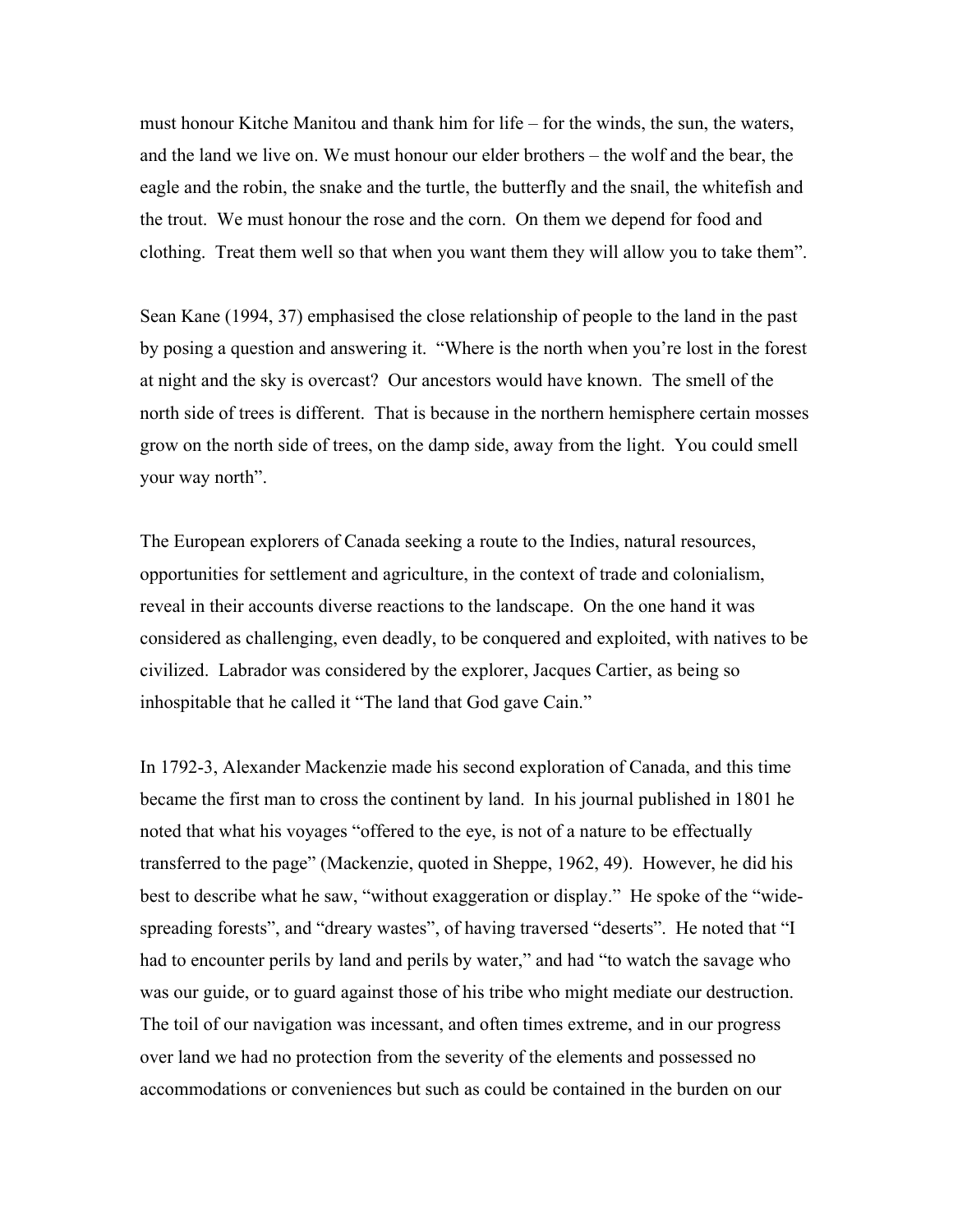shoulders, which aggravated the toils of our march, and added to the wearisomeness of our way".

On the other hand, this new land was seen as a place of riches, and worth claiming for trade and Empire. In 1497, John Cabot explored the east coast of what is now Canada. Contemporary accounts of the land he reached described it as "excellent and the climate temperate, suggesting that brasil and silk grow there. The sea is full of fish" (Quoted in Dawson, 1905, 22). In the eighteenth and nineteenth centuries, the fur and timber trades flourished and confirmed the impression that Canada was rich in natural resources (Innis, 1930; Lower, 1973).

This perception of richness is also evoked by the twentieth century novelist, Morley Callaghan (1983, 93), when writing about the Algoma Hills of Ontario and a character who had "read about the gold mines of the country that had been wildcatted, and the vast iron ore deposits; and without ever having seen it, he could talk glibly about the blue lake teeming with whitefish and lake trout, and of the abundance of pickerel at the river mouths".

Sigurd Olson (1966, 7) has implied that the perceptions of the voyageurs involved in the fur trade in the wilderness varied from place to place. This is evident in his comments on their likely reaction to the Rainy River area of Ontario. "After traversing the Quetico-Superior country, a series of rugged picturesque lakes connected by rapids, falls, and many portages, they finally left the island-dotted expanses of Lac la Pluie and drifted down a broad and quiet river flowing serenely through an almost pastoral region of meadows and gentle terrain toward the broad waters of Lake of the Woods. It was such a contrast to what they had known, reminded them so much of the tranquil rivers of Europe, that they always thought of it as 'Le Beau Pays'".

A recent tourism advertisement in the Daily Mail (February 10, 2001) stated "Canada. For the early settlers it was big, beautiful and wild." Undoubtedly, early settlers perceived it as big and wild, but not always as beautiful, and not always as the basis for a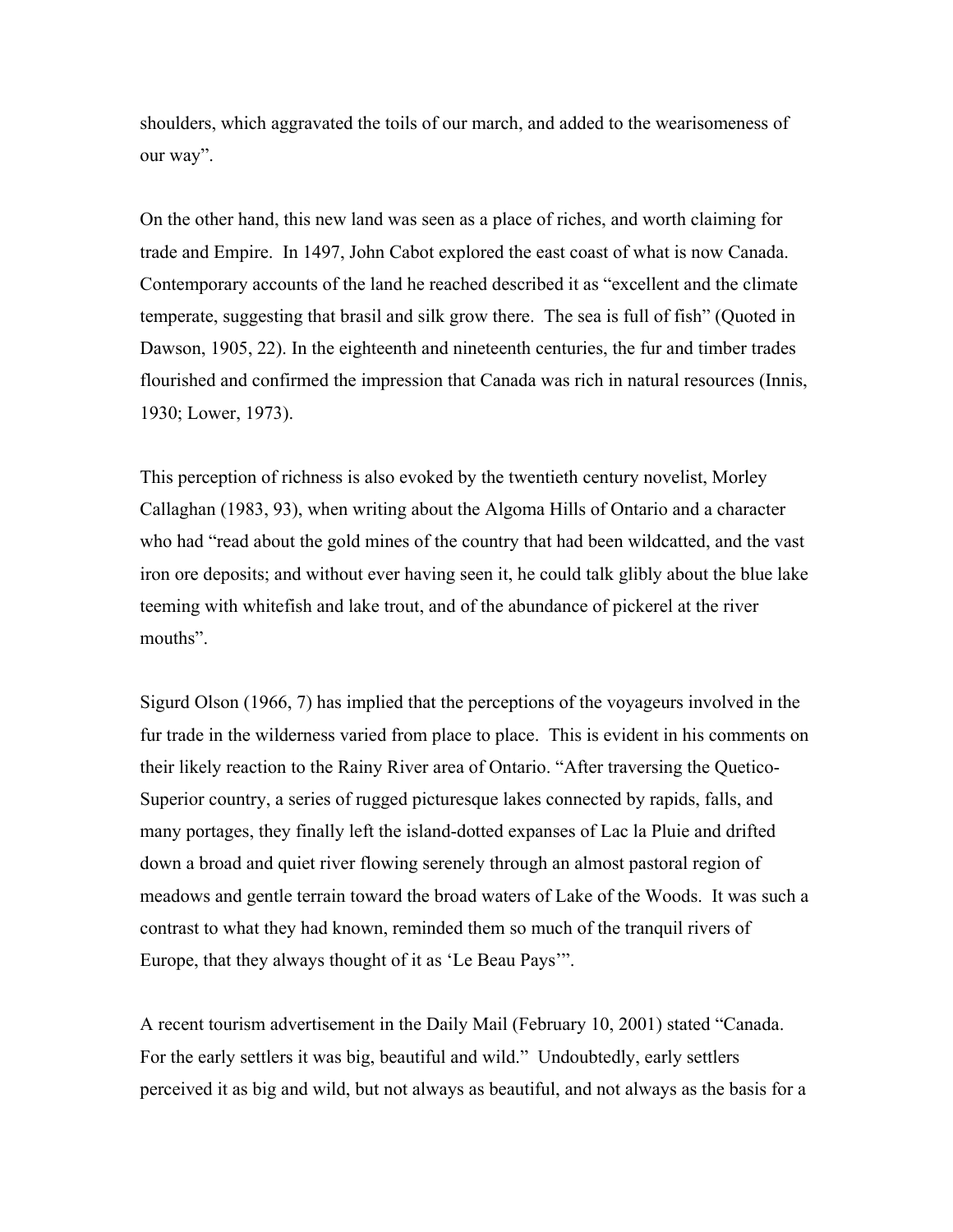positive experience. Jane Urquhart, in her novel, "Away" (1993, 124), provides a reminder of the ambivalent perceptions of the Canadian landscape likely held by immigrants in the nineteenth century. In Ireland, the family is advised "You must go away…emigrate to Canada. There will be land there waiting for you – acres and acres – more than you can imagine". While a free land grant awaited them in Hastings County, the wilderness of southern Ontario proved to be mentally and physically challenging. Urquhart also stated that "When the wagon deposited them under the outstretched arms of massive fir trees and disappeared into the further realms of the forest they were filled with dread, knowing themselves to be in a region where nothing at all was constructed and everything was engaged in haphazard growth. While the forest shrieked, whistled and moaned, his father tied branches together, constructing a shelter" (*ibid.,* 139-140). "In a few years' time, Liam would know corduroy roads and rail fences and stumping machines, horses and cutters and banks of snow taller than a man, and the webbed shoes like teardrops that one must wear to cross fields in winter. He would know the smell of wood in newly constructed buildings and the view through the glass to graveyards only half filled with alert white stones. He would come to be familiar with cumbersome tools invented to cut through the flesh of trees or to tear earth and rock" (*ibid.,* 139).

Louis Hemon (1921, 3), in his classic novel, "Maria Chapdelaine", emphasised the challenges for settlers in rural Quebec posed by the weather and the forest. "The snow lay deep upon road and fields, for the April sun was powerless to send warmth through the gray clouds, and the heavy spring rains were yet to come. This chill and universal white, the humbleness of the wooden church and the wooden houses scattered along the road, the gloomy forest edging so close that it seemed to threaten, these all spoke of the harsh existence in a stern land".

# **APPRECIATION AND CONCERN**

Gradually, however, the wilderness was tamed, agriculture prospered and cities grew. The growing appreciation of nature was reflected in the arts. For example, Archibald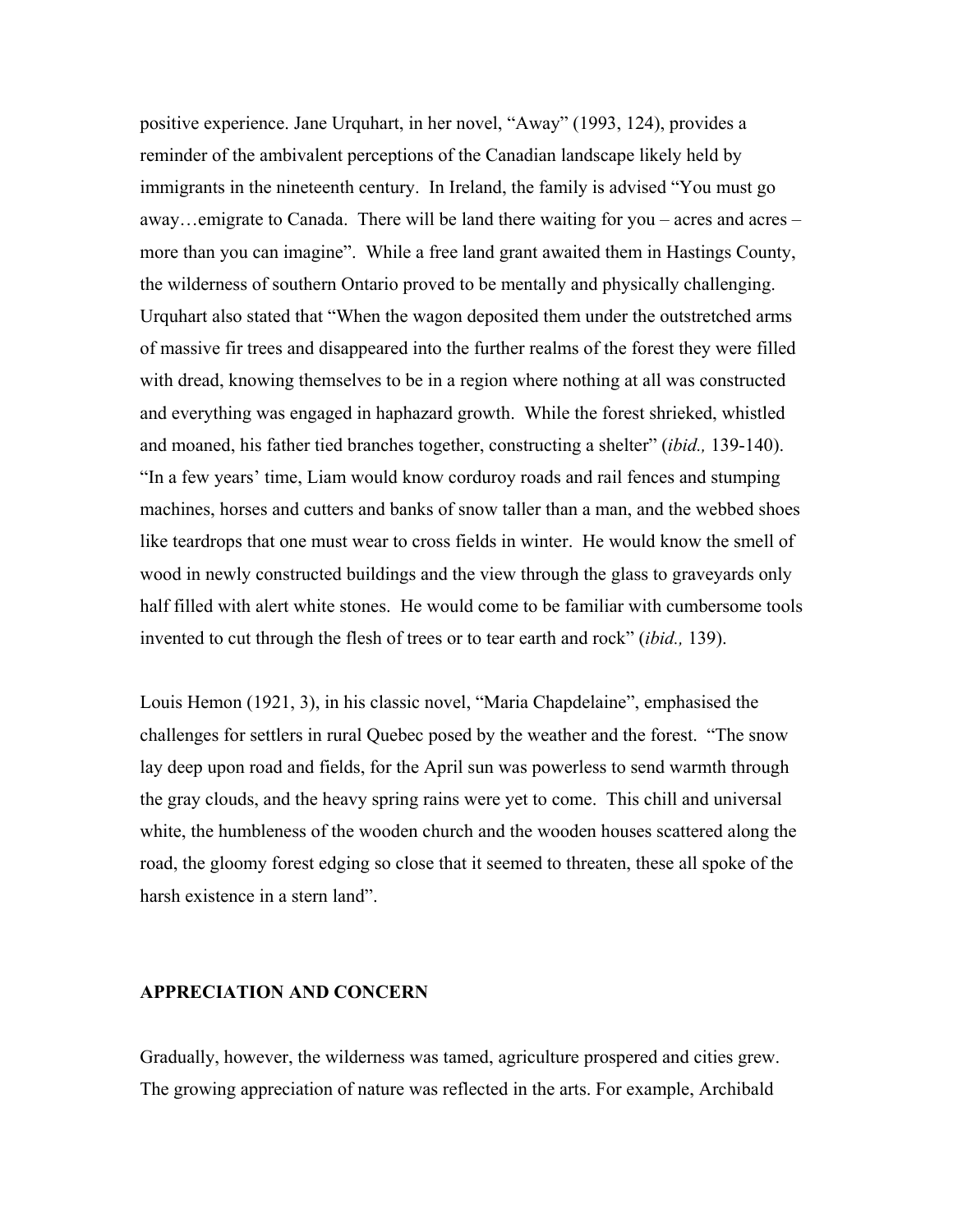Lampman, who was born in Ontario in 1861 to a Loyalist family, wrote numerous poems showing an appreciation of nature. He stated "there is one kind of work I can do – nature work," and believed that nature had "an emotional existence of its own." Duncan Campbell Scott (1925), in an introduction to a book of Lampman's poems, entitled "Lyrics of Earth", noted that Lampman was "an impressionist" who made "marvelous interpretations of nature". Another popular Canadian writer, wrote in 1904, that "it is a religious feeling, this special love of the natural world, and entirely modern" (Carman, 1904, 36).

Artists too, in the nineteenth century, began depicting the scenic appeal of nature in Canada, albeit in the style of European landscape painting. At the beginning of the twentieth century, the Canadian Pacific Railway paid artists to produce paintings of the scenery along the railway across the country that could be exhibited and used in advertising to attract tourists (Hart, 1983). Subsequently, the most famous group of Canadian artists, the Group of Seven, through their impressionistic paintings of the Canadian Shield and other wild landscapes of Canada, such as the Rocky Mountains and Arctic, encouraged Canadians to appreciate these landscapes. The association of wilderness with art and national identity remains strong today (Marsh, 2001).

The rising concern in the nineteenth century about the destruction and shortage of resources, from trees to wildlife, led to the initiation, for survival and economic reasons, of conservation measures. First, laws were passed to protect forests and wildlife, for example by restricting hunting to certain seasons and by imposing catch limits. According to Hodgins *et.al.* (1998, 80, 81), "Conservation came of age in Canada with the meeting of the second Congress of the American Forestry Association in Montreal in 1882. The Congress attracted a variety of eminent Canadians – including scientists, politicians, interested laymen and lumbermen. All were in agreement with the general resolution of the Congress, which declared that forest fires, wasteful cutting practices, poor woodland utilization, and improper land clearing were depleting the forests of North America. Led by representatives of the lumber industry, conferees called for more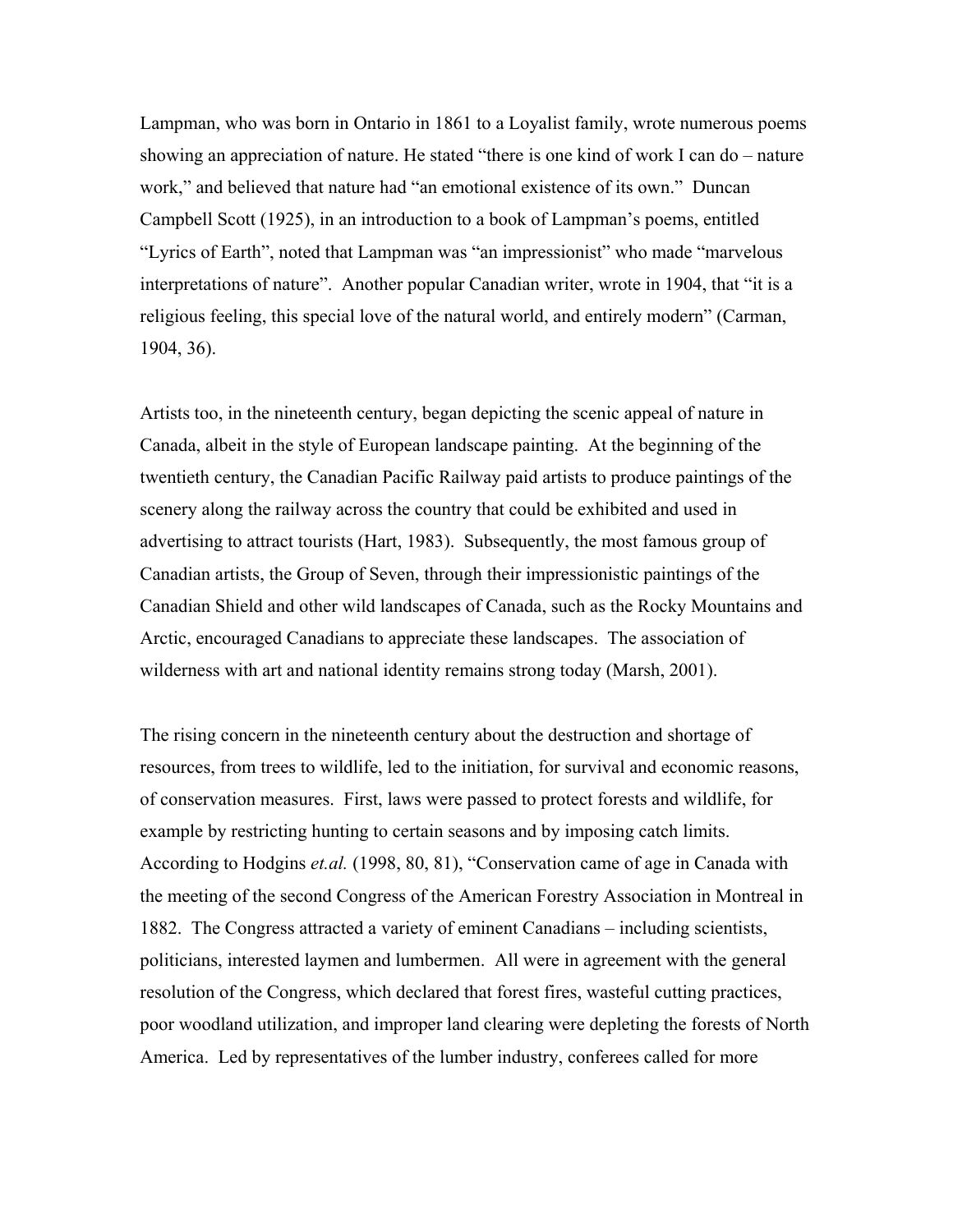extensive cooperation between government and timber operators to maintain parts of the public domain as perpetual forest lands".

Towards the end of the nineteenth century a more holistic approach to conservation was initiated with the designation of protected areas, such as national parks and provincial parks. In the early years of the twentieth century the Dominion government also established a Commission of Conservation that focused on threats to the Canadian environment and means to counteract them.

# **THE EVOLUTION OF THE NATIONAL PARK SYSTEM**

The first national park in the world was established at Yellowstone in the western USA in 1872 (Nash, 1982). The Dominion government of Canada soon followed suit by establishing Banff national park in the Rocky Mountains in 1885. It was intended to safeguard the scenery around hotsprings located near the newly opened Canadian Pacific Railway so that tourism could be developed (Bella, 1987; Hart, 1983). Soon thereafter several more parks (Glacier, Yoho) were established in the mountains on the route of the railway for similar reasons (Wall and Marsh, 1982). Since then numerous other national parks have been established across the country for a variety of reasons (See Table 1).

## **Table 1: Dates of Establishment of National Parks in Canada**

| Banff, Alberta                | 1885 |
|-------------------------------|------|
| Yoho, British Columbia        | 1886 |
| Glacier, British Columbia     | 1886 |
| Waterton Lakes, Alberta       | 1895 |
| St. Lawrence Islands, Ontario | 1904 |
| Elk Island, Alberta           | 1905 |
| Jasper, Alberta               | 1906 |
| Revelstoke, British Columbia  | 1914 |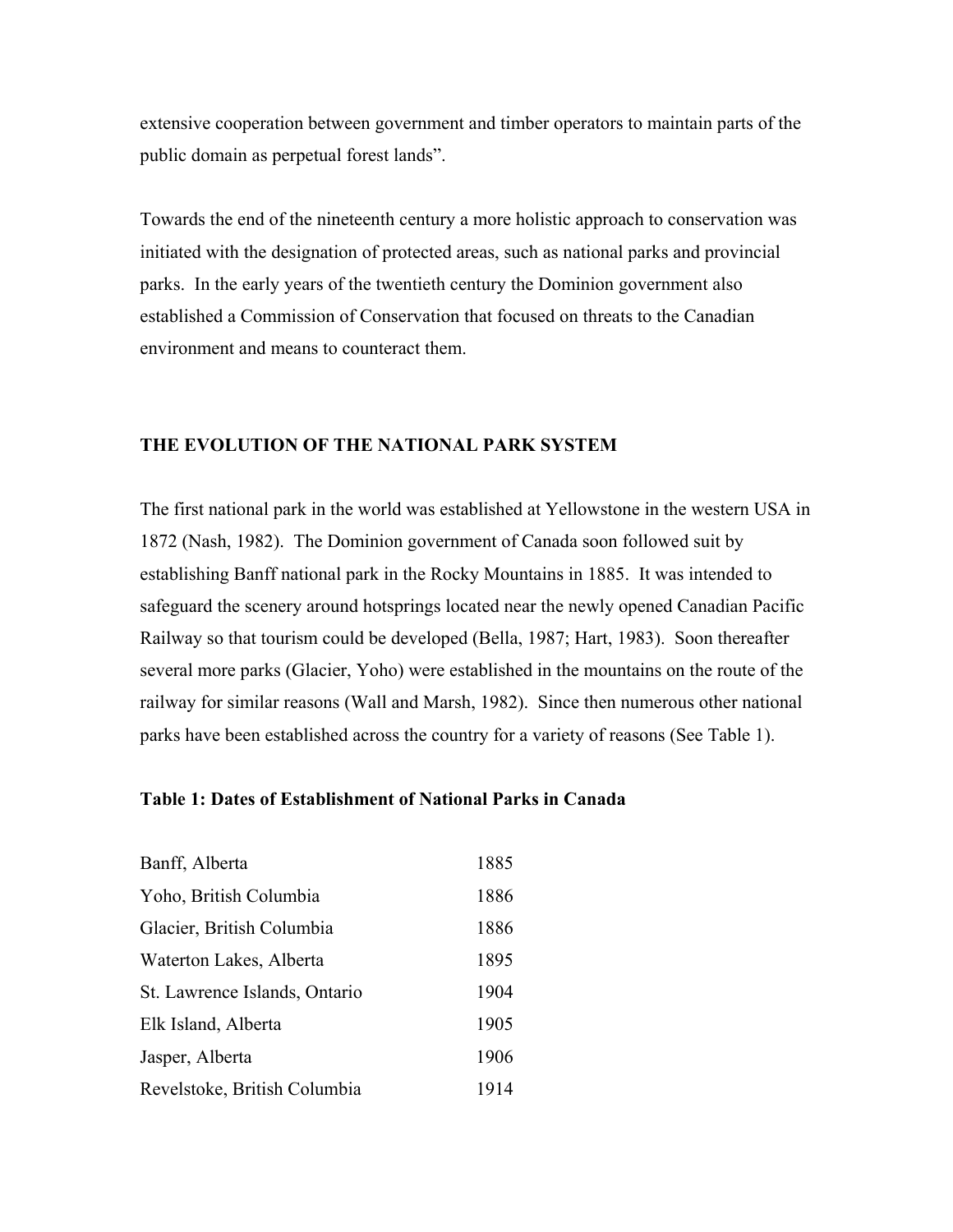| Point Pelee, Ontario               | 1918 |
|------------------------------------|------|
| Kootenay, British Columbia         | 1920 |
| Wood Buffalo, N.W.T.               | 1922 |
| Prince Albert, Saskatchewan        | 1928 |
| Riding Mountain, Manitoba          | 1929 |
| Georgian Bay Islands, Ontario      | 1929 |
| Cape Breton Highlands, Nova Scotia | 1937 |
| Prince Edward Island, P.E.I.       | 1938 |
| Fundy, New Brunswick               | 1948 |
| Terra Nova, Newfoundland           | 1958 |
| Kejimkujik, Nova Scotia            | 1968 |
| Kouchibouguac, New Brunswick       | 1969 |
| Pacific Rim, British Columbia      | 1970 |
| Forillon, Quebec                   | 1970 |
| La Mauricie, Quebec                | 1970 |
| Gros Morne, Newfoundland           | 1970 |
| Pukaskwa, Ontario                  | 1971 |
| Kluane, Yukon                      | 1972 |
| Nahanni, N.W.T.                    | 1972 |
| Auyuittuq, Nunavut                 | 1972 |
| Grasslands, Saskatchewan           | 1975 |
| Ivvavik, Yukon                     | 1984 |
| Mingan Archipelago, Quebec         | 1984 |
| Quttinirpaaq, Nunavut              | 1986 |
| Bruce Peninsula, Ontario           | 1987 |
| Aulavik, N.W.T.                    | 1992 |
| Vuntut, Yukon                      | 1993 |
| Gwaii Haanas, British Columbia     | 1996 |
| Tuktut Nogait, N.W.T.              | 1996 |
| Wapusk, Manitoba                   | 1996 |
| Sirmilik, Nunavut                  | 1999 |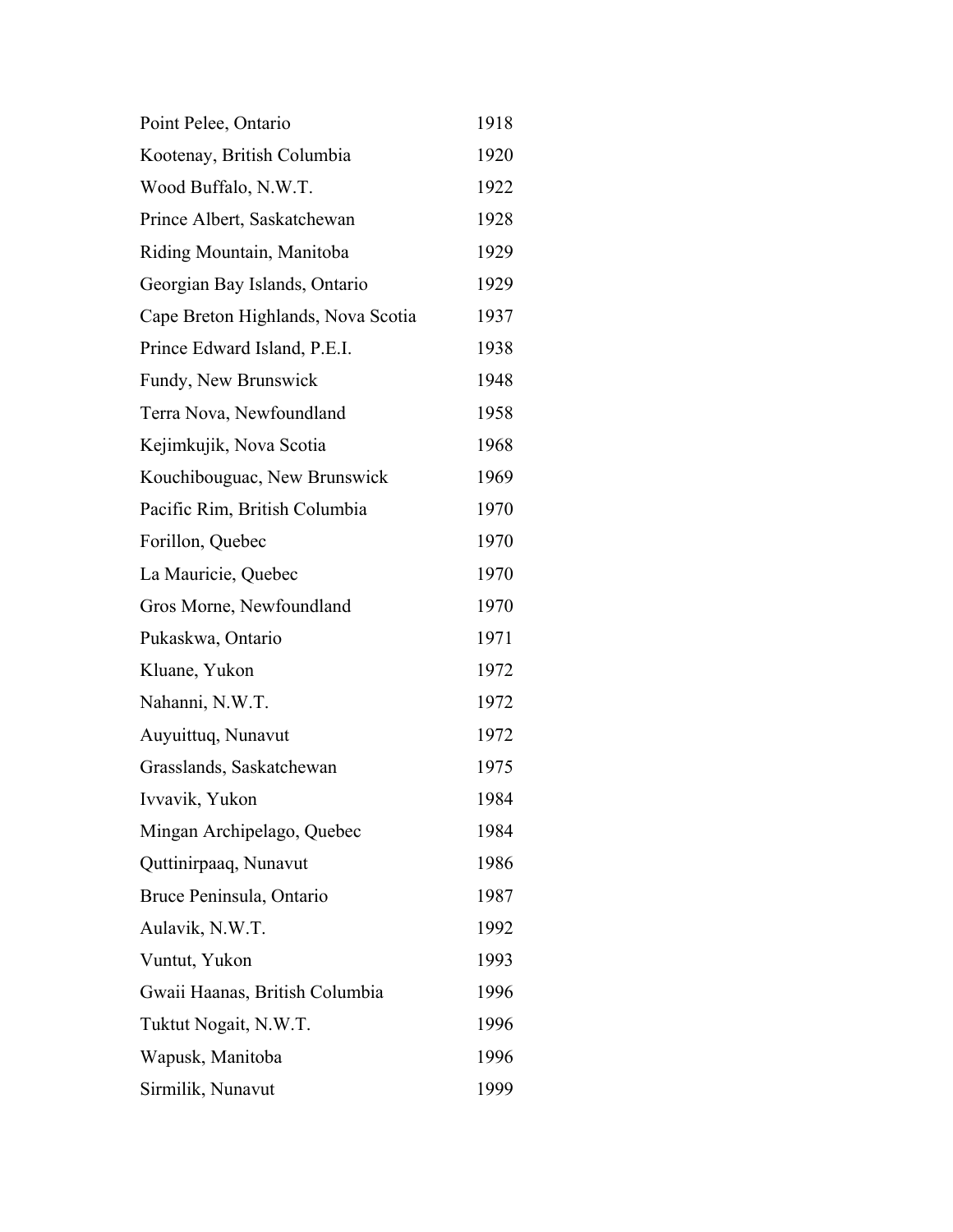In 1911, The Dominion Forest Reserves and Parks Act served to stimulate and coordinate various conservation initiatives. A Dominion parks Service was established in the capital of Ottawa with James Harkin as its first commissioner. They strived to establish and manage national parks to protect scenery, conserve wildlife and provide for recreation and tourism. Accordingly, at the beginning of the twentieth century more national parks were established to protect forests and endangered wildlife (Foster, 1971). These included: Waterton Lakes, Elk Island, Wood Buffalo and Point Pelee National Park in Ontario was created in 1918 because "its scenic value, the southern nature of its birds and plant life, its importance as a main route for migratory birds means its affords exceptional opportunities for a national reservation" (Commission of Conservation, 1918). However, then and now, it has also been appreciated because of its excellent beaches and recreational opportunities.

In 1930, a new National Parks Act was passed that reflected the accumulated thinking of James Harkin about parks. It stated that "the national parks of Canada are hereby dedicated to the people of Canada for their benefit, education and enjoyment subject to this act and the regulations, and the national parks shall be maintained and made use of so as to leave them unimpaired for the enjoyment of future generations" (Canada, 1930). To enable more Canadians to enjoy national parks, Harkin set out to establish at least one national park in each province. Thus, such parks as Prince Albert in Saskatchewan (1928), Riding Mountain in Manitoba (1929), Cape Breton in Nova Scotia (1937) and Prince Edward Island Park in that province in 1938 came into being.

After the Second World War, in recognition of the need to encourage economic development in the poorer parts of Canada, especially the Atlantic Provinces, and of the power of parks to attract money-spending tourists, new parks were established to encourage economic development in that region. These included: Fundy in 1948, Terra Nova in 1958, Kejimkujik in 1968 and Kouchibouguac in 1969 (MacEachern, 2001).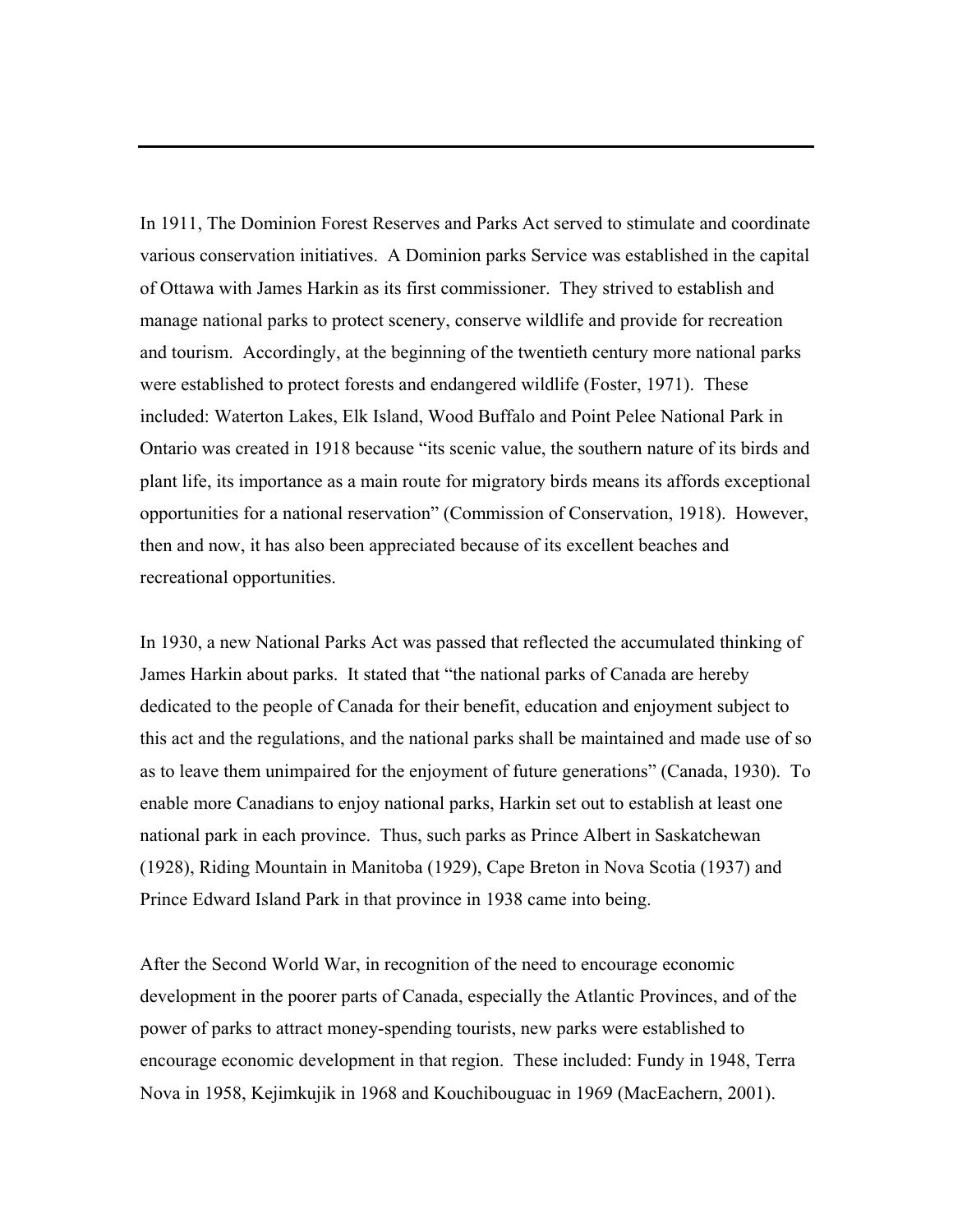Arguably, the establishment of the first national parks in Quebec, namely Forillon and La Mauricie in 1970, long delayed for political reasons, reflected a similar interest in providing economic and employment benefits in relatively poor areas, while also fulfilling Harkin's objective of having national parks in each province. However, it is also noteworthy that La Mauricie National Park was also in the electoral riding of the minister responsible for national parks!

In the 1970s, in response to the environmental movement, and in recognition of the need to have a strategy to guide future park creation and management, a plan was prepared to indicate the total system of national parks envisaged (Indian and Northern Affairs and Northern Development, 1971). The aim of national parks, according to a policy statement in 1979, was "to protect for all time representative natural areas of Canadian significance in a system of national parks and to encourage public understanding, appreciation and enjoyment of this natural heritage so as to leave it unimpaired for future generations" (Environment Canada, 1979, 38). The system plan divided the country into 39 biophysical regions. The above policy requires that there be at least one national park in each biophysical region to represent it. For the historical reasons noted above, some of the 39 biophysical regions already have several parks, whereas other regions still require parks to represent them. In particular, many new national parks have been established in the north to represent its biophysical regions (Marsh, 2000; Atkinson, 2001).

This system now includes, and in the future will include, some national parks that will be perceived by most people as wilderness and others, especially smaller ones in the south, that will be seen as attractive but hardly wilderness. For each national park a management plan is prepared. This includes a zoning plan, with one zone being termed the wilderness zone. This is generally the part of the park that has been least modified by humans, is environmentally sensitive and less used for recreation. It is usually managed to preserve its wilderness character and to afford opportunities for what many people would call wilderness experiences.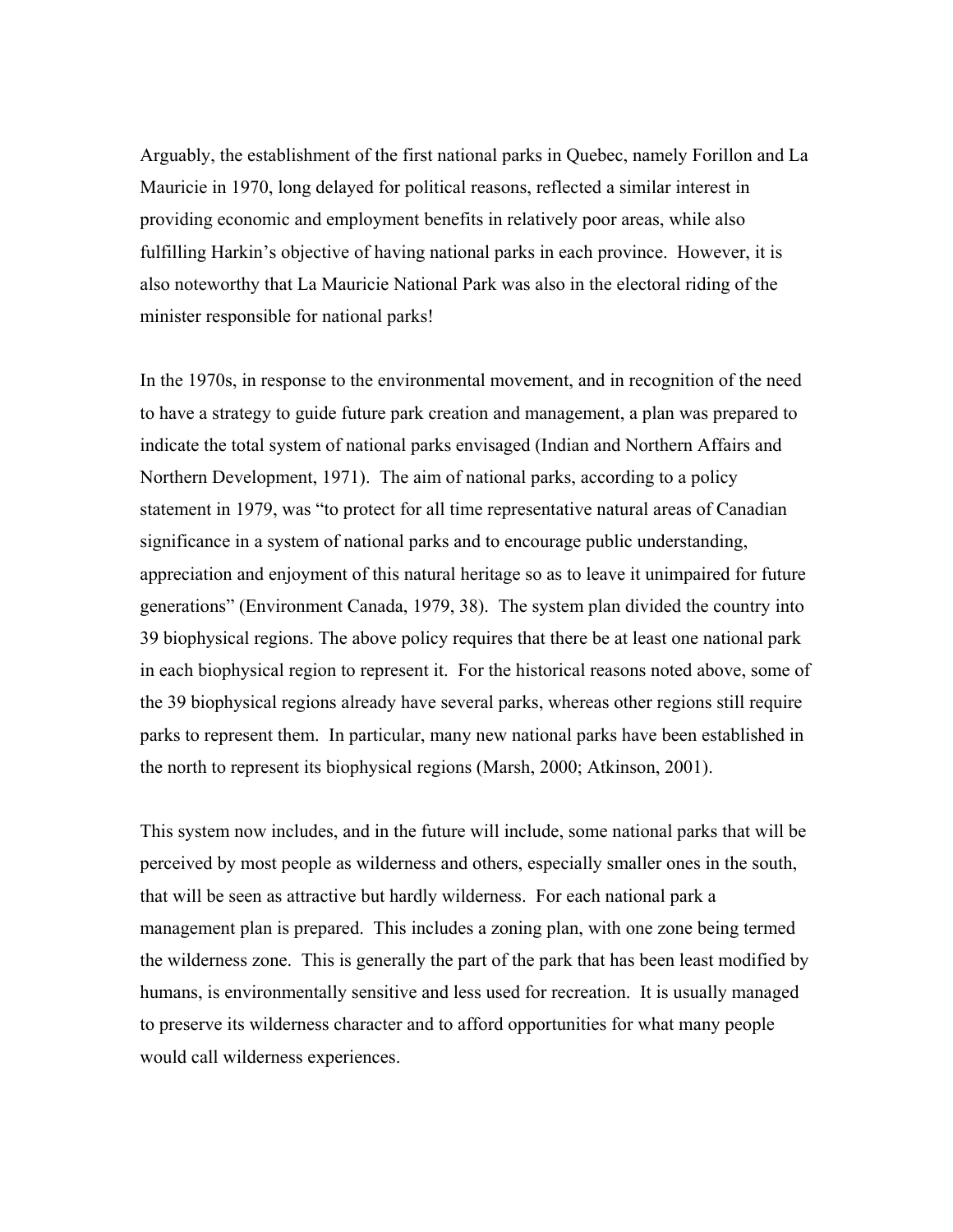Of course, new parks, especially provincial ones, have also been deemed necessary in many parts of the country since the 1950s because of substantial increases in outdoor recreation, especially activities such as hiking, canoeing, and camping (Killan, 1993; Marsh, 1985). Furthermore, the potential of scenic and accessible parks to attract tourists thus providing economic benefits and employment remains an incentive to create and finance more parks.

#### **THE WILDERNESS PERCEPTIONS OF SIGURD OLSON**

The very popular writings of Sigurd Olson, such as The Singing Wilderness (1956) and Runes of the North (1966), about canoeing in the wilder areas of Canada, evoke the values many people, who sought recreation in the wilderness in the 1960s, ascribed to it. He noted that in the "solitude, silence and freedom" of wilderness, "I see more clearly those values and influences that over the long centuries have molded us as a race. One senses anew his relationship to the earth and all life. The inner world has to do with the wilderness from which we came, timelessness, cosmic rhythms, and the deep feelings men have for an unchanged environment" (1966, 3-4).

Sigurd Olson (1996, 20) recalled that on one of his canoe trips in Ontario "it was sunset when we crossed the last portage around the rapids of the Knife River and stood at last on the shores of the lake itself. A golden glow lay over the water and over our minds as well, and as I looked down that dusky waterway for the first time, saw its rocky islands floating in the distance against the haze of high terrain to the east, I was aware of a fusion with the country, an overwhelming sense of completion in which all my hopes and experiences crystallized into one shining vision. The loons were calling, I can hear them yet, echoes rolling back from the shores and from unknown lakes across the ridges until the dusk seemed alive with their music. This untamed sound, the distances, the feeling of mystery and adventure filled me with joy and elation. Here to my young mind was the threshold of the wild…" (1966, 22).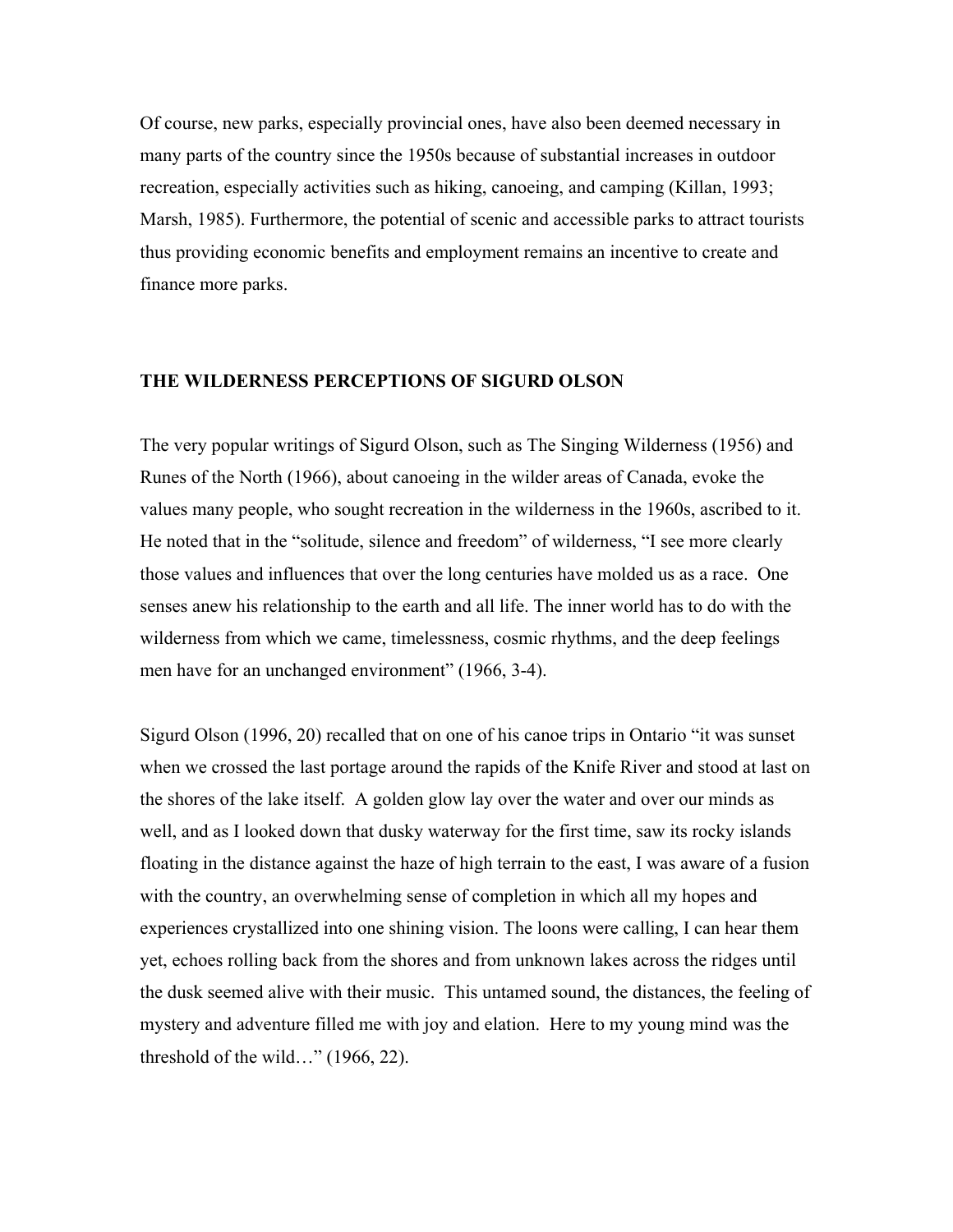At a campsite, Olson observed the cleanliness of the wilderness. "The water was clear, the rocks and trees freshly scrubbed and immaculate. The land seemed clean, new, unused. Across from our camp to the north, and on the Canadian side of the border, was a stand of pine; beyond that, as far as we knew, were thousands of miles of wild country to roam and explore, an unbroken expanse clear to the arctic. To the south of us, on the American side, much of it had been logged for almost a hundred miles to the shores of Lake Superior; but to us, on this voyage of discovery, it still seemed unravished and unspoiled. As I sat there I felt the country's bigness, its space and unexplored distances" "No other soul did we see during all this time, for the country, then, had not been discovered by fishermen or canoeists. We came to believe we were the only ones in the entire Quetico-Superior and became imbued with the feeling that this wilderness belonged to us alone, it was a distinct shock one day to see a tent pitched on a beach across the lake. The tent belonged to some lumberjacks who were examining the timber potential of the area" (25). After meeting them, Olson noted "these practical men told us they were cruising timber and that all the magnificent pine around the lake was destined for the mills. To them, the trees were already cut and in the rafts, the rapids sluiced and the lakes dammed for the spring drives to Fort Francis and the mills. They were so matter-of-fact about what they were doing, there seemed no question that the logging was right" (1966, 26).

From the above writings, it is possible to deduce that some of the important attributes of wilderness and the experiences it afforded at this time were as follows:

| - Solitude     | - Silence             | - Freedom            |
|----------------|-----------------------|----------------------|
| - Timelessness | - Fusion with country | - Untamed            |
| - Mystery      | - Adventure           | - Clean              |
| - New          | - Unused              | - Thousands of miles |
| - Vastness     | - Space               | - Unexplored         |
|                |                       |                      |

- Contrast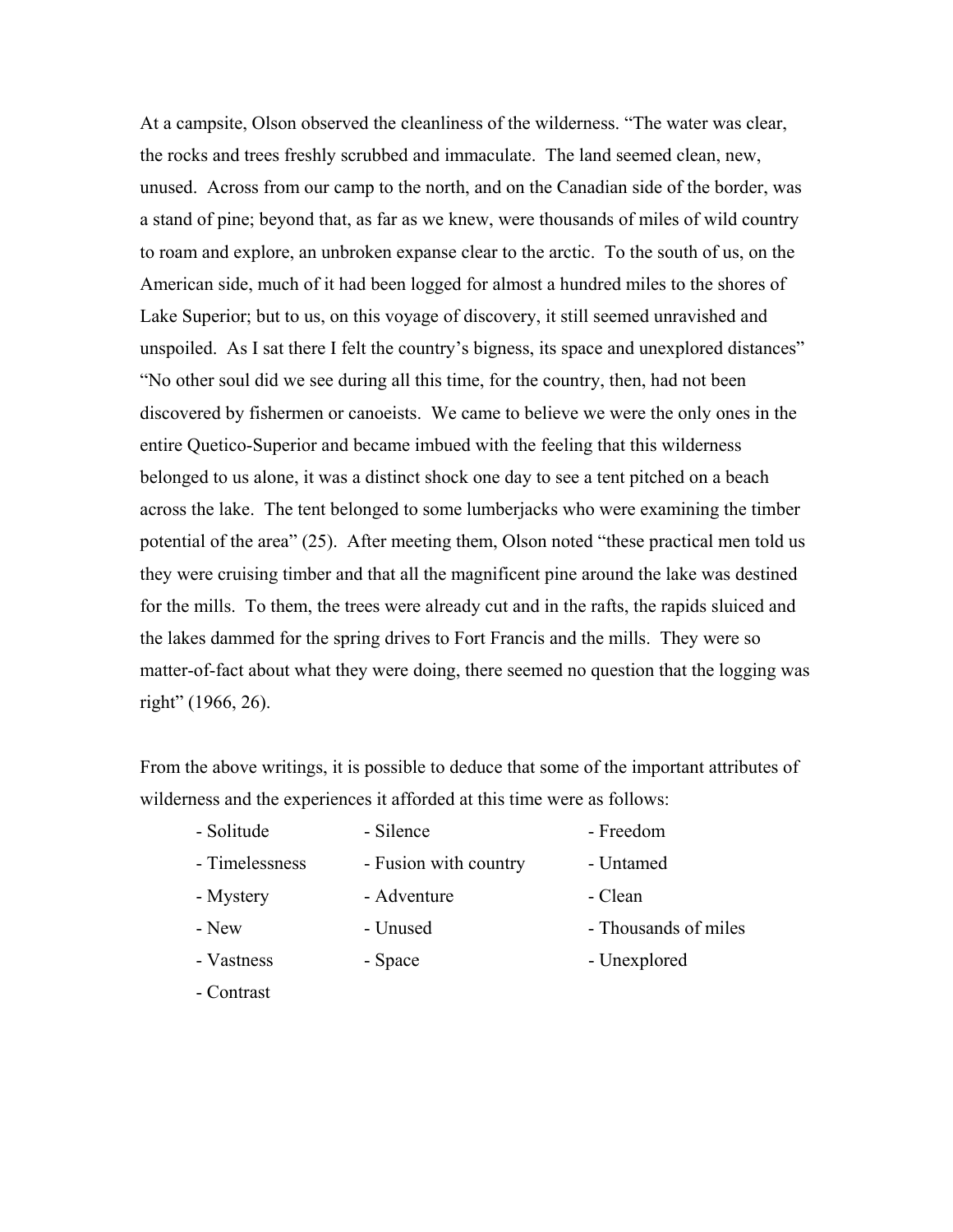Whether the Canadian environment can include wilderness with these attributes in the future is questionable, as the wilderness, and the perception and management of it, are all changing.

#### **CURRENT RESPONSES TO WILDERNESS**

There has been a growing awareness that most wilderness areas in Canada have been used by aboriginal peoples, all have been modified by people, often through management intended to preserve wilderness (Nelson, 1976; Bordo *et.al.* 1998). Nelson (1998, 291) noted that "the wilderness idea – in the sense of a pristine environment largely undisturbed by human actions – has been challenged in recent decades by research that shows that many national parks and protected area landscapes or ecosystems, were considerably changed by historic hunting and other activities of native peoples as well as by agriculture and other activities of early European settlers. Yet many people still feel strongly about wilderness as a way of thinking about, enjoying, planning and deciding upon parks and protected areas". The same pertains to the moorlands of Britain, many of which are included in national parks, and the appreciative attitudes of the British towards them.

I have gone so far as to suggest that there is no longer wilderness, but all landscapes have become heritage (Marsh, 1996). The fact that the term "heritage" is now applied to both natural and historical features, and Parks Canada, the agency responsible for national parks, is now in the Department of Canadian Heritage, rather than the Department of the Environment, appears to support this suggestion. Moreover, there is an increasing trend, particularly in Canada, to use the term "cultural landscapes" (Buggey, 1998). A corollary of this involves landscapes, formerly regarded as wilderness, being considered as "cultural landscapes." With an increasing tendency to manage wilderness, this trend seems particularly appropriate. Of course, post-modern contentions that landscape is a human construction or text likewise lend support to this conception of wilderness areas as cultural landscapes.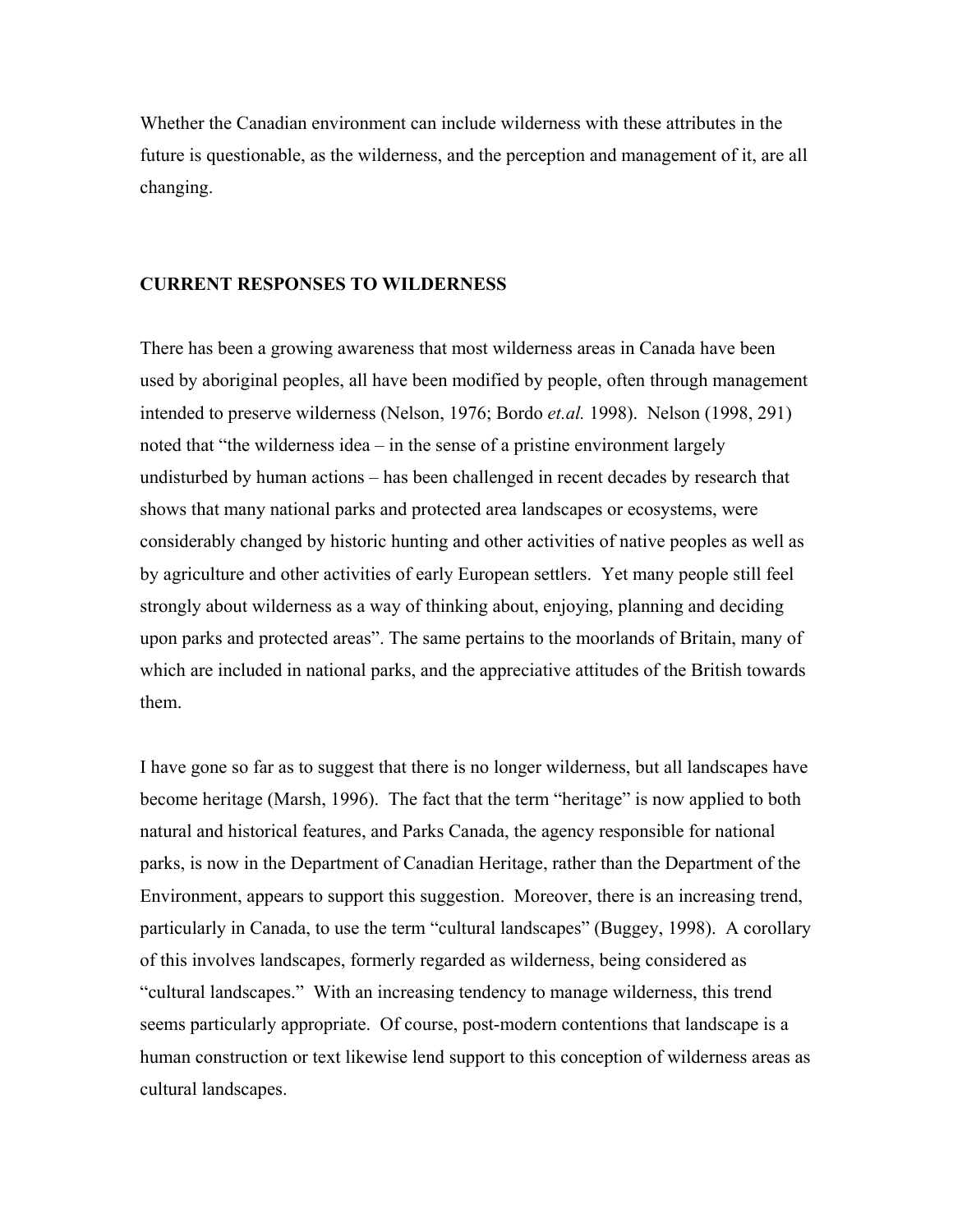Concern about wilderness is also being replaced by concern for ecological integrity (Woodley *et.al.* 1993; Porter *et.al*. 2002). It has been discovered that most areas perceived as wilderness, or parks, or zones of parks, defined as wilderness have not only been modified by people, but have lost some of their ecological integrity. It would appear, for example, that most of the national parks of Canada have lost species over the last hundred years. If national parks are intended, as is now the case, to maintain ecological integrity, then they must be established and managed with this, rather then wilderness in mind.

Despite this re-evaluation of the meaning and value of wilderness, many people have a fundamental or vested interest in maintaining the notion of wilderness. Perhaps, like Thoreau in the nineteenth century, society in the twenty-first century is still wedded to the belief that "in wildness is the preservation of the world" (Thoreau, quoted in Porter, 1962) or at least the preservation of our own individual sanity. The historian, John Wadland (1998, 1), contends that "described landscapes constitute the essential benchmarks of an evolving human affinity with terrain, occupied or unoccupied" (Wadland 1998, 1). Thus, the loss of wilderness is feared.

Landscape is often considered central to a sense of national identity, and this is believed to be especially true of Canada (Marsh, 2001). The national anthem identifies "the true North" with being "strong and free." The national flag features a maple leaf, a common tree in much of Canada, and many Canadian bank notes and coins feature landscape scenes and wildlife. A book produced by the National Film Board of Canada to mark the one hundredth anniversary of the Confederation of Canada was titled "Canada – a year of the land" (Monk, 1967, 1). It points out that the physical characteristics of the landscape in Spring are "far older than man (*sic)*" and contends that they "define his place here, set his limits and verify his title to the land". Margaret Atwood (1972) has argued that survival in the face of the challenges posed by the wilderness and weather is the dominant theme in Canadian literature, which presumably reflects Canadian identity.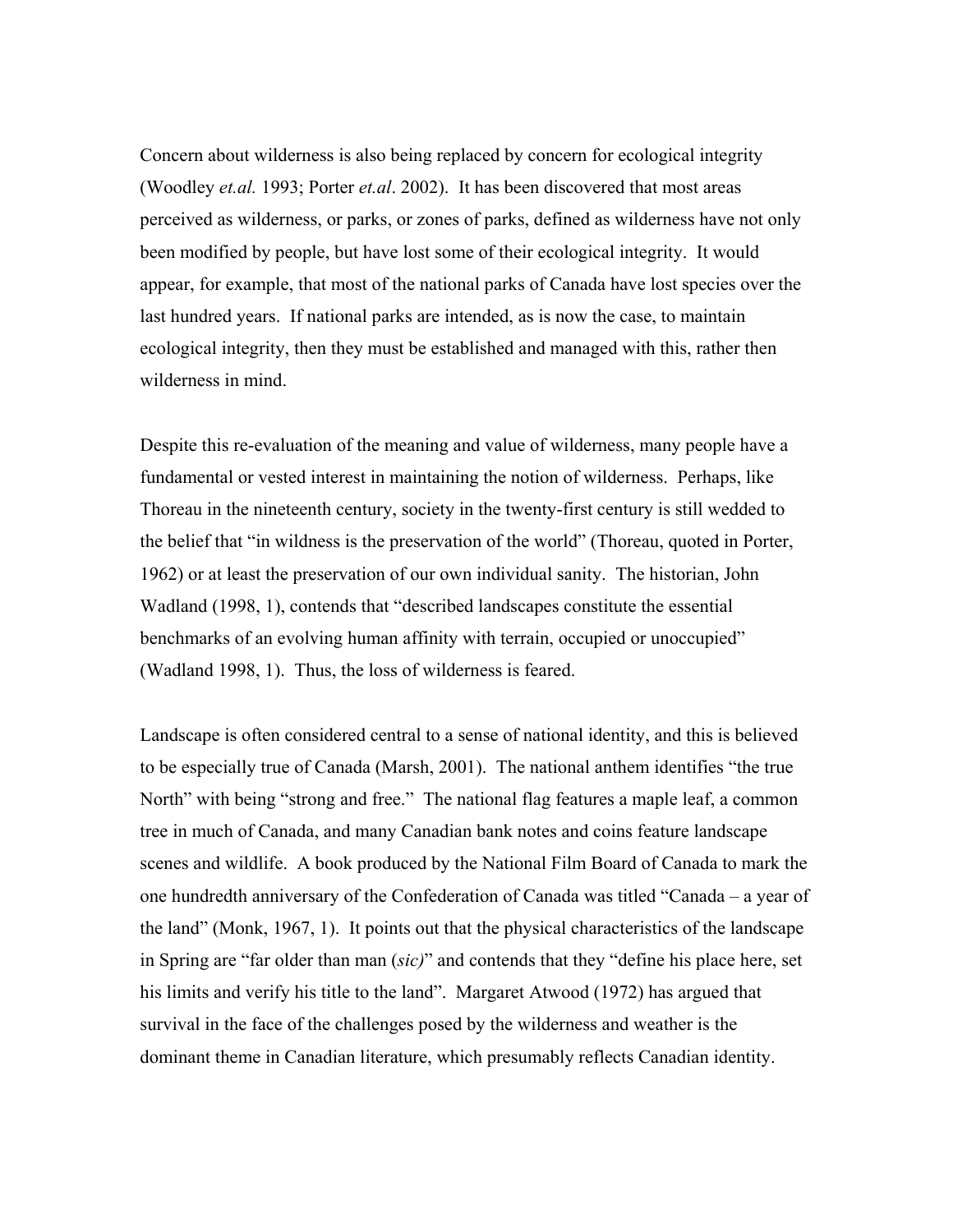Consequently, loss of wilderness and the challenge it presents has been perceived as a threat to that identity.

However, it can be argued today, when over 80% of the population live in cities, and only a small minority venture regularly into the wilderness, that Canadian identity is as much, if not more, related to its urban environment than to the wilderness. The late Prime Minister, Pierre Elliot Trudeau, was said by many to embody the spirit of Canada. He was often depicted enjoying the outdoors, especially canoeing in the wilderness. On his death in October 2000, it was proposed that Mount Logan in Kluane National Park, Yukon, the highest peak in Canada named after a Director of the Geological Survey, be renamed "Pierre Elliot Trudeau Mountain". However, this provoked a public protest and did not come to pass. It must be recognized that Trudeau lived in Montreal and was as much an urbane and cosmopolitan man as he was a wilderness man.

In a similar vein, Cecilia Paine (2000, 4), a landscape architect, suggests that "the rugged granite base of Parliament Hill sitting next to the shores of the Ottawa River, covered with remnant boreal forest tells us in no uncertain terms who we are as Canadians: a nation forged from a vast, rugged natural environment." However, she also contends that "the built landscapes of the Ottawa-Hull region also reflect who we are as Canadians: sensitive to our past and our achievements, yet practical and accommodating to those around us".

Dionne Brand (1996, 14, 15), a Canadian writer of West Indian origin, points out that "there is something distinctly Canadian about trying to focus on an identity or a place which would describe where we live and who we are". She also observes that the association of landscape with identity may be problematic for the immigrant "settler who cannot ever know the ground as birthplace and inherits instead a restlessness, an unsettling feeling which always needs a heavy hand to confirm…" . She goes on to note that the writings of another West Indian immigrant, Austin Clarke, have been "mapping this landscape called Canada or more specifically Toronto…". She thanks him for his "insistence that the landscapes layer all our possibilities, admit of all our origins, see our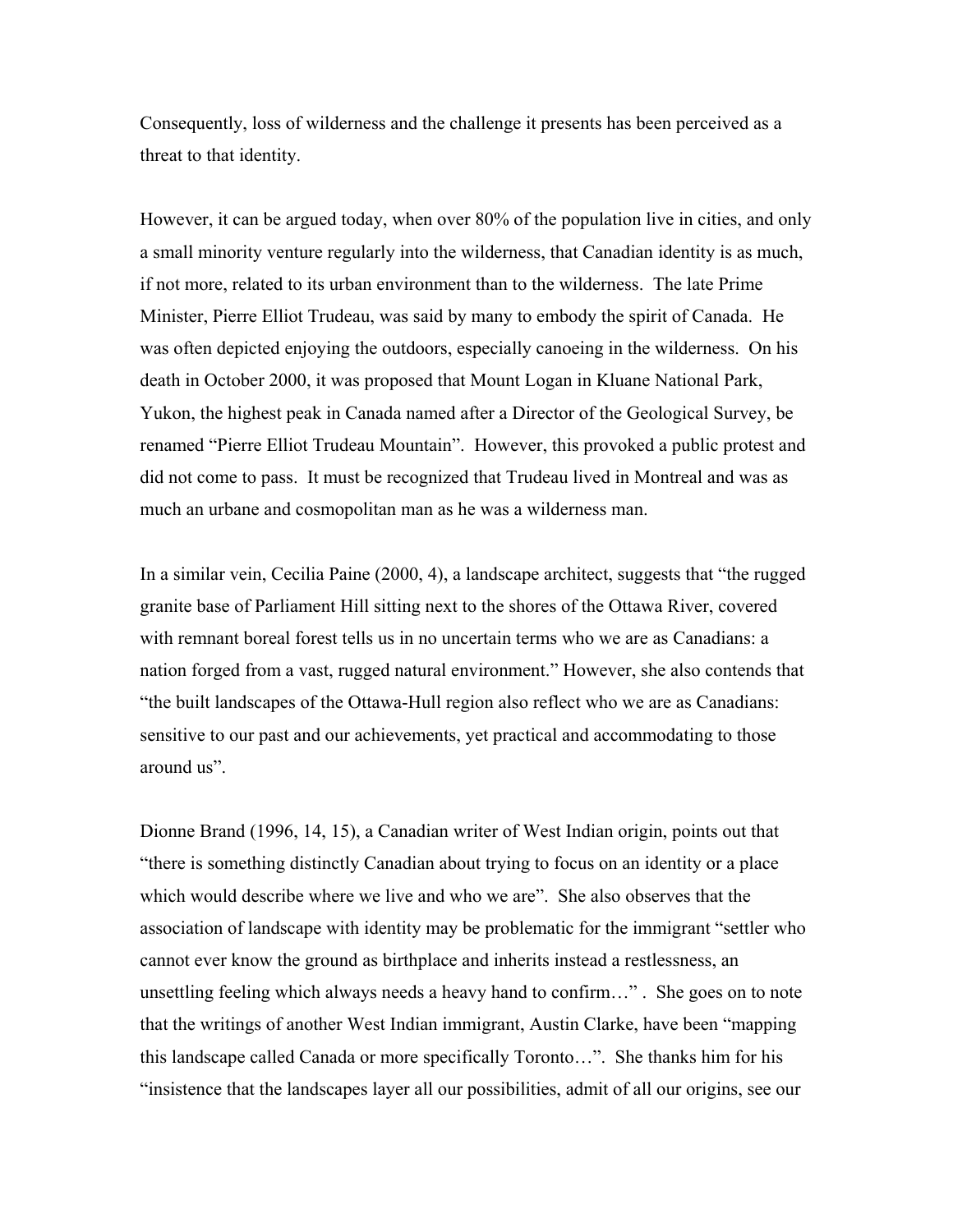lives as changing and dynamic and claim nothing that we cannot or need not hold" (16). Similarly, Rinaldo Walcott (1996, 16) refers to Clarke as "our most lyrical blues geographer" who offers "a gaze from another position which is instructive for the nation" and "insists that Canada becomes a place where arrival is possible". Whether that arrival must be via the wilderness is an interesting question.

The tourism industry aspires to maintain the image of Canada's wilderness, yet is careful to assure potential visitors of comfort and safety. Thus, the advertisement of Canada, by the Thomas Cook company in the Daily Mail (February 10, 2001), depicts a bear clutching a tree, and refers to the "majestic mountains" in "beautiful Banff", "the bears and elks in the national park near Banff", "the perfect place to get close to nature", and the "untamed Laurentians" of Quebec. However, the holiday guarantees "the highest standard of service and comfort." Another advertisement for Cook's Tours of Canada urges tourists to "watch out for bears and elk in the wilderness along the Athabasca River to the Columbia Icefields, where you can ride the snowcoach on the glacier." Despite this, the accompanying photograph is one of mountains and a glacier devoid of people and facilities.

## **CONCLUSION**

Historically wilderness has been an important but confused idea in Canada, and a landscape that people have reacted to with ambivalence, sometimes fearing and destroying it, sometimes appreciating and protecting it.

Destruction began with hunting and fishing, then logging, mining and agriculture, the development of cities, roads and reservoirs, and more recently tourism. The main means of protecting wilderness has been the establishment of national and provincial parks.

The wilderness still evokes ambivalent attitudes. This is exemplified in several recent newspaper articles. One was on Kokanee Provincial Park, British Columbia, where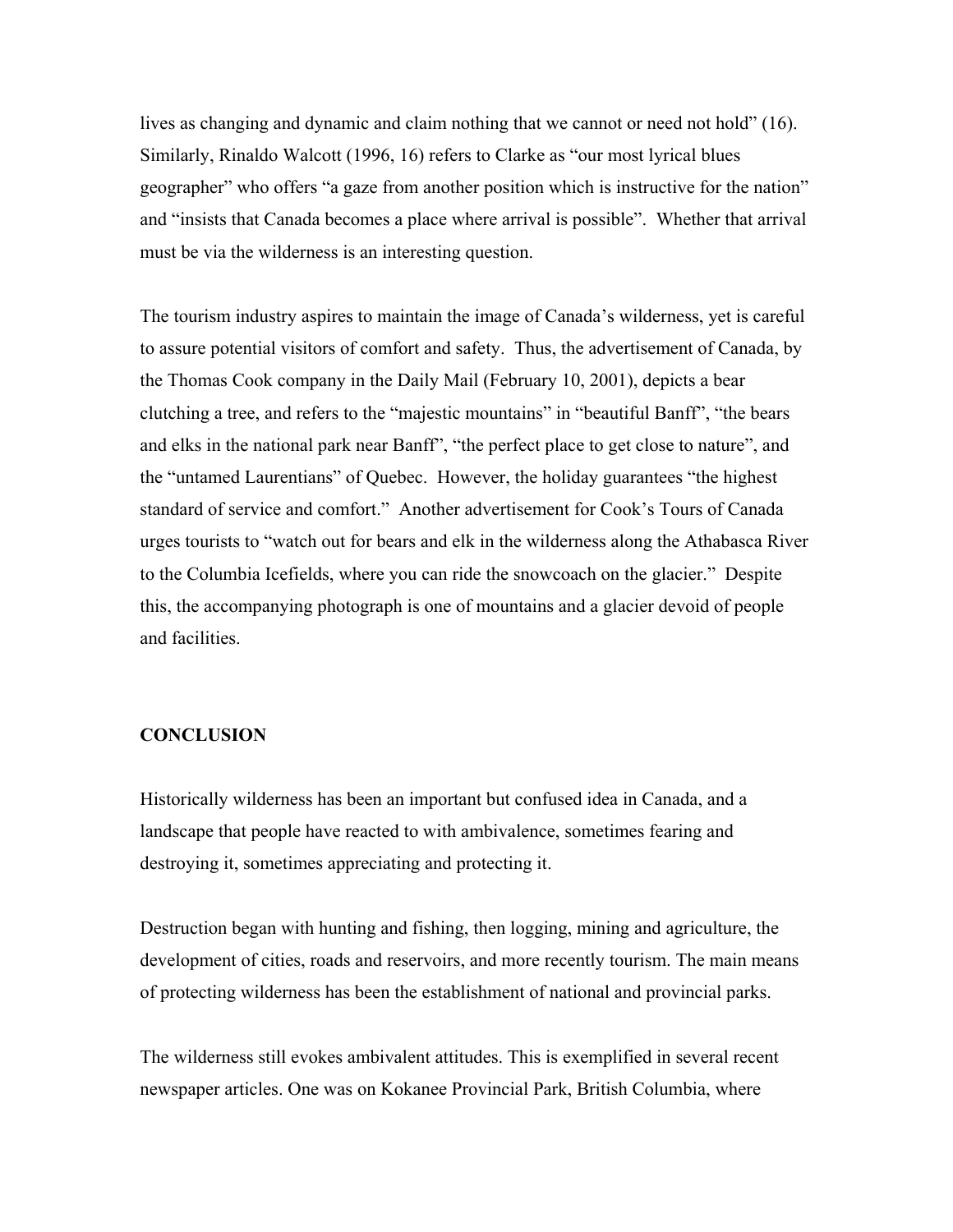Michel Trudeau, the youngest son of former Prime Minister Trudeau, died in an avalanche while cross-country skiing. The article was entitled: "A mystic beauty, an unforgiving land" (Hume, 2003). Another article by Roy MacGregor, entitled "The Great Lone Land" and published on Canada Day, celebrated the size of Canada and its wilderness character but noted that not everyone appreciates these characteristics (MacGregor, 2003). It quoted, as an example, a British travel writer, Stephen Brook, who said in the late 1980s "There are those who find the wilderness exhilarating. I am not one of them. The expanses and vistas of Canada frustrate those who, like myself, often prefer the detail to the grand design. Canada's mystique is its spaciousness, its northern emptiness. To me it is oppressive" (Brook, in MacGregor, 2003, A7). Even parks reflect a continuing ambivalence about wilderness. They are designated to protect areas but environmentally degraded by recreation facilities and activities. Risk activities in parks and wilderness balance appreciation and threat.

Today, I would argue that, as a result of the belated and somewhat reluctant recognition that all landscapes, even protected wilderness areas, have been modified by people, wilderness is an outdated concept. It is being replaced by ideas of heritage, cultural landscapes, and ecological integrity. However, wilderness is a concept that many people will cling to or modify to suit their expectations. This may be accounted for in various ways. Many people remain ignorant of the impacts generations of people have had on socalled wilderness landscapes, impacts that are often subtle or masked by subsequent regeneration. Some people wish to believe that there are still some places that are pristine, perhaps as God created them. There also remains a belief that wilderness has been crucial to Canadian identity, so there is concern that the elimination of wilderness will undermine this sense of identity.

National Parks will continue to be the prime means in Canada, and many other countries, of protecting areas perceived by some as wilderness, by others as valued cultural landscapes, heritage or for their ecological integrity.

#### **REFERENCES**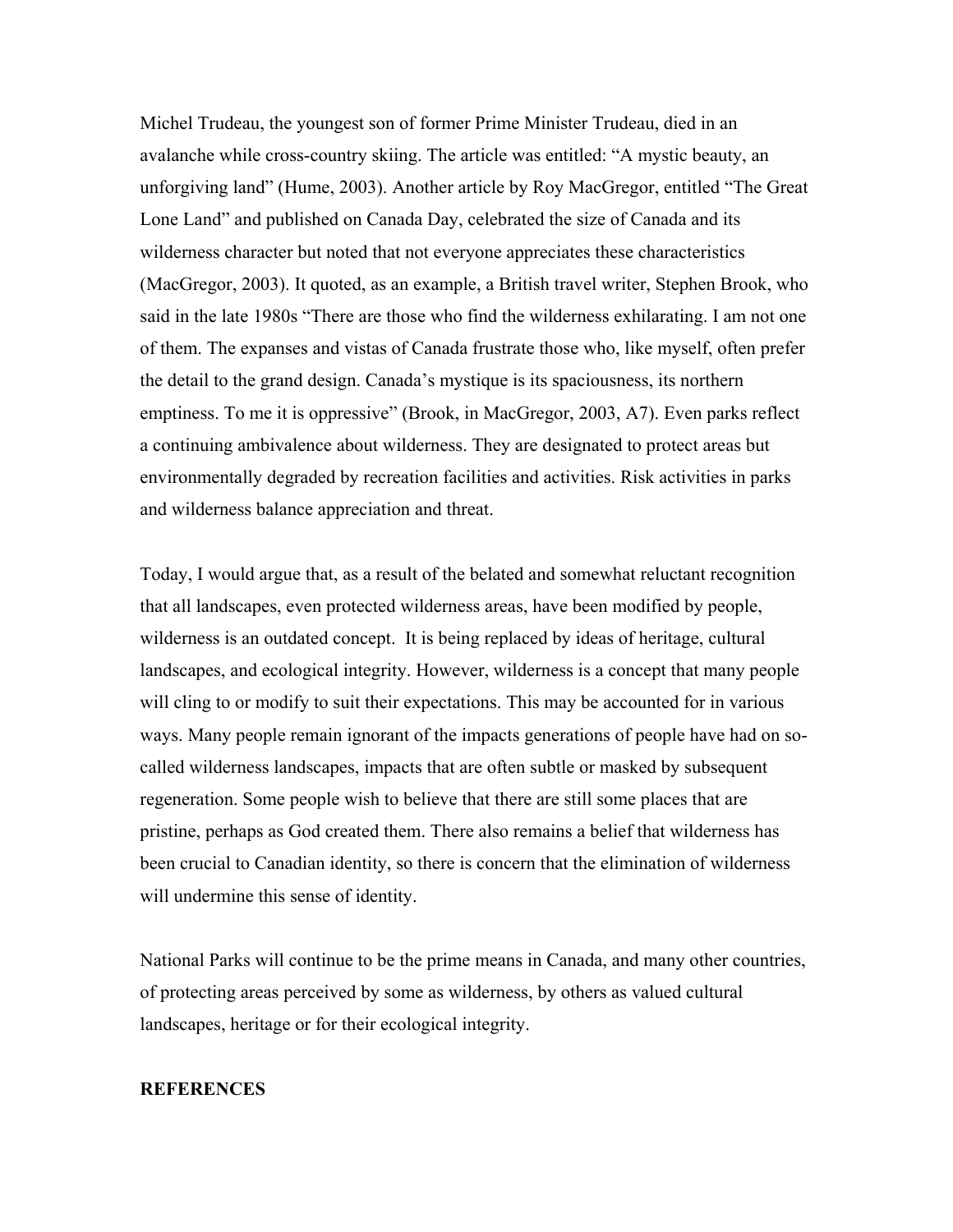Atkinson, K. (2001) "New National Parks in the Canadian North." Geography, 86 (2) 141-149

Atwood, M. (1972) Survival: A Thematic Guide to Canadian Literature. Anansi, Toronto.

Bella, L. (1987) Parks for Profit. Harvest House, Montreal.

Bordo, J., Kulchyski, P., Milloy, J. and Wadland, J. (eds.) (1998) "Refiguring Wilderness." Special Issue. Journal of Canadian Studies, 33 (2).

Brand, D. (1996) "Austin Clarke – All Our Possibilities: A Foreword." In: Callaghan, B. (ed.) (1996) The Austin Clarke Reader. Exile Editions, Toronto, 14-16.

Buggey, S. (1998) "Conservation of Landscapes of Historic and Cultural Value: The Emergence of a Movement." Environments, 26 (3), 17-27.

Callaghan, M. (1983) "The Algoma Hills." In: Anon. (ed.) (1983) Ontario: A Bicentennial Tribute. Key Porter Books, Toronto, 93-94.

Cameron, C. (2000) "The Spirit of Place: The Physical Memory of Canada." Journal of Canadian Studies, 35 (1) 77-94.

Canada. Government of. (1911) Dominion Forest Reserves and Parks Act. Ottawa.

Canada, Government of (1930) National Parks Act. Ottawa.

Canadian Art (2000) 7, 3. Special issue on landscape.

Canadian Society of Landscape Architects. (2000) [www.csla.ca](http://www.csla.ca/)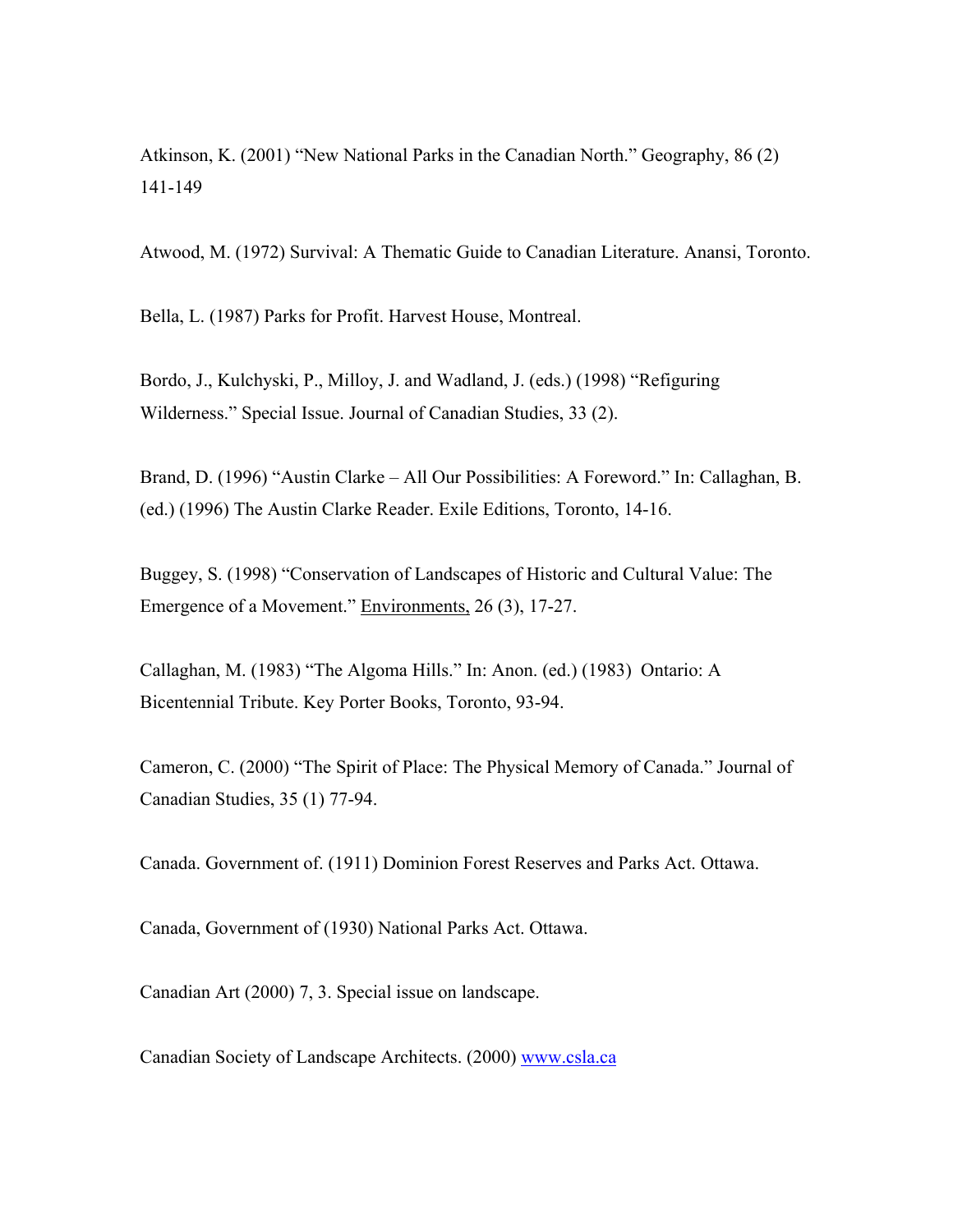Canadian Society of Landscape Architects. (2000) Landscapes/Paysages*, Quarterly Journal*, 2 (2).

Carman, B. (1904) The Kinship of Nature. The Copp, Clark Company, Toronto.

Chadwick, G.F. (1966) The Park and the Town. Praeger, New York.

Commission on Conservation. (1918) Ninth Annual Report. Ottawa.

Dawson, S.E. (1905) The St.Lawrence Basin and its Borderlands. Lawrence and Bullen, London.

Dearden, P. and Rollins, R. (eds.) (1993) Parks and Protected Areas in Canada: Planning and Management. Oxford University Press, Toronto.

Environment Canada (1979) National Parks Policy. Ottawa.

Foster, J. (1971) Working for Wildlife: The Beginnings of Preservation in Canada. University of Toronto, Toronto.

Hart, E.J. (1983) The Selling of Canada: The C.P.R. and the Beginnings of Canadian Tourism. Altitude, Banff.

Hemon, L. (1921) Maria Chapdelaine: A Tale of the Lake St. John Country. Macmillan, New York.

Henderson, N. (1992) "Wilderness and the Nature Conservation Ideal: Britain, Canada and the United States Contrasted." Ambio, Journal of the Human Environment, 21 (6) 394-399.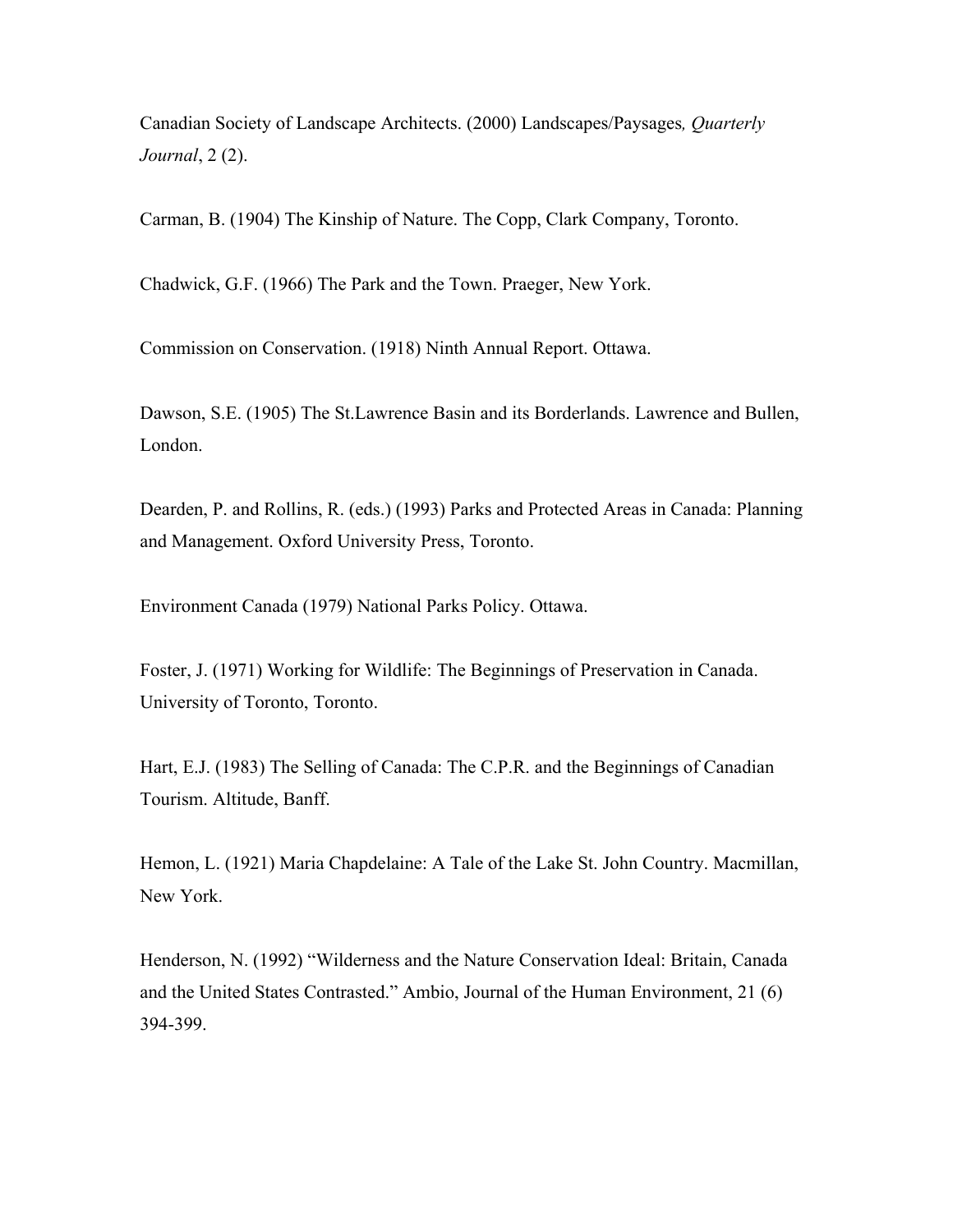Hodgins, B., Gillis, R.P., and Benidickson, J. (1988) "The Ontario Experiment in Forest Reserves." In: Marsh, J.S. and Hodgins, B.W. (eds.) Changing Parks: The History, Future and Cultural Context of Parks and Heritage Landscapes. Natural Heritage, Toronto. 77- 93.

Hume, M. (2003) "A Mystic Beauty, an Unforgiving Land." The Globe and Mail (Toronto), July 12, 1-2.

Hummel, M. (ed.) (1995) Protecting Canada's Endangered Spaces: An Owner's Manual. Key Porter, Toronto.

Indian Affairs and Northern Development. (1971) National Parks System Planning Manual. Parks Canada, Ottawa.

Innis. H.A. (1930) The Fur Trade in Canada: An Introduction to Canadian Economic History. Yale University Press, New Haven.

Johnston, B. (1983) "The Path of Life." In: Anon. (ed.) (1983) Ontario: A Bicentennial Tribute. Key Porter Books, Toronto. 90-91.

Kane, S. (1994) The Wisdom of the Mythtellers. Broadview Press, Peterborough.

Killan, G. (1993) Protected Places: A History of Ontario's Provincial Park System. Dundurn Press, Toronto.

Lampman, A. (1925) Lyrics of Earth: Sonnets and Ballads. Musson, Toronto.

Lothian, F. (1976) A History of Canada's National Parks. Parks Canada, Ottawa.

Lower, A.R.M. (1973) Great Britain's Woodyard: British America and the Timber Trade, 1763-1867. McGill-Queen's University Press, Montreal.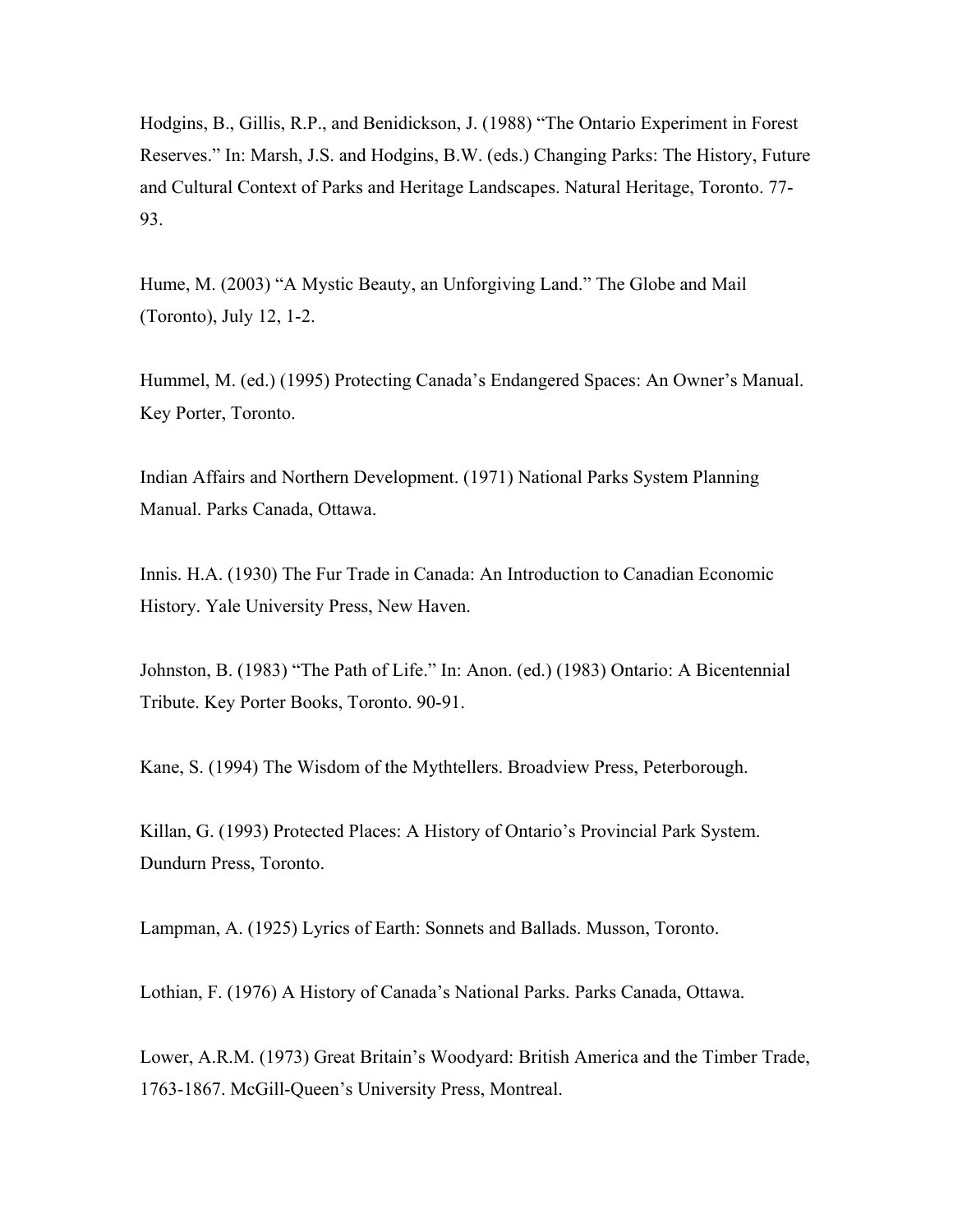MacEachern, A. (2001) Natural Selections: National Parks in Atlantic Canada, 1935- 1970, McGill-Queen's University Press, Montreal and Kingston.

MacGregor, R. (2003) "The Great Lone Land." The Globe and Mail, (Toronto), July 1, A1, A7.

Marsh, J.S. (1985) "Parks, Provincial." In: Marsh, J.H. (ed.). (1985) The Canadian Encyclopedia, Hurtig Publishers, Edmonton. 1362-1363.

Marsh, J.S. (1996) "No Wilderness, All Heritage." The Heritage Estate in Canada and Ontario. Environments (Special Issue), 24 (1) 39-41.

Marsh, J.S. (2000) "Tourism and National Parks in Polar Regions." In: Butler, R.W. and Boyd, S.W. (eds.) Tourism and National Parks: Issues and Implications. Wiley, Chichester. 125-136.

Marsh, J.S. (2001) "National Parks, Art, Performance and National Identity." Paper presented at Globalization and Diaspora Faculty Seminar, St. Lawrence University, Canton, New York, October 12.

Marsh, J. and Fialkowski, J. (eds.) (1995) Linking Natural and Cultural Heritage. Trent University, Peterborough.

Marsh, J.S. and Hodgins, B.W. (eds.) (1998) Changing Parks: The History, Future and Cultural Context of Parks and Heritage Landscapes. Natural Heritage, Toronto.

Monk, L. and Hutchison, B (1967) Canada: A Year of the Land. National Film Board of Canada.

Nash, R. (1982) Wilderness and the American Mind. Yale University, New Haven.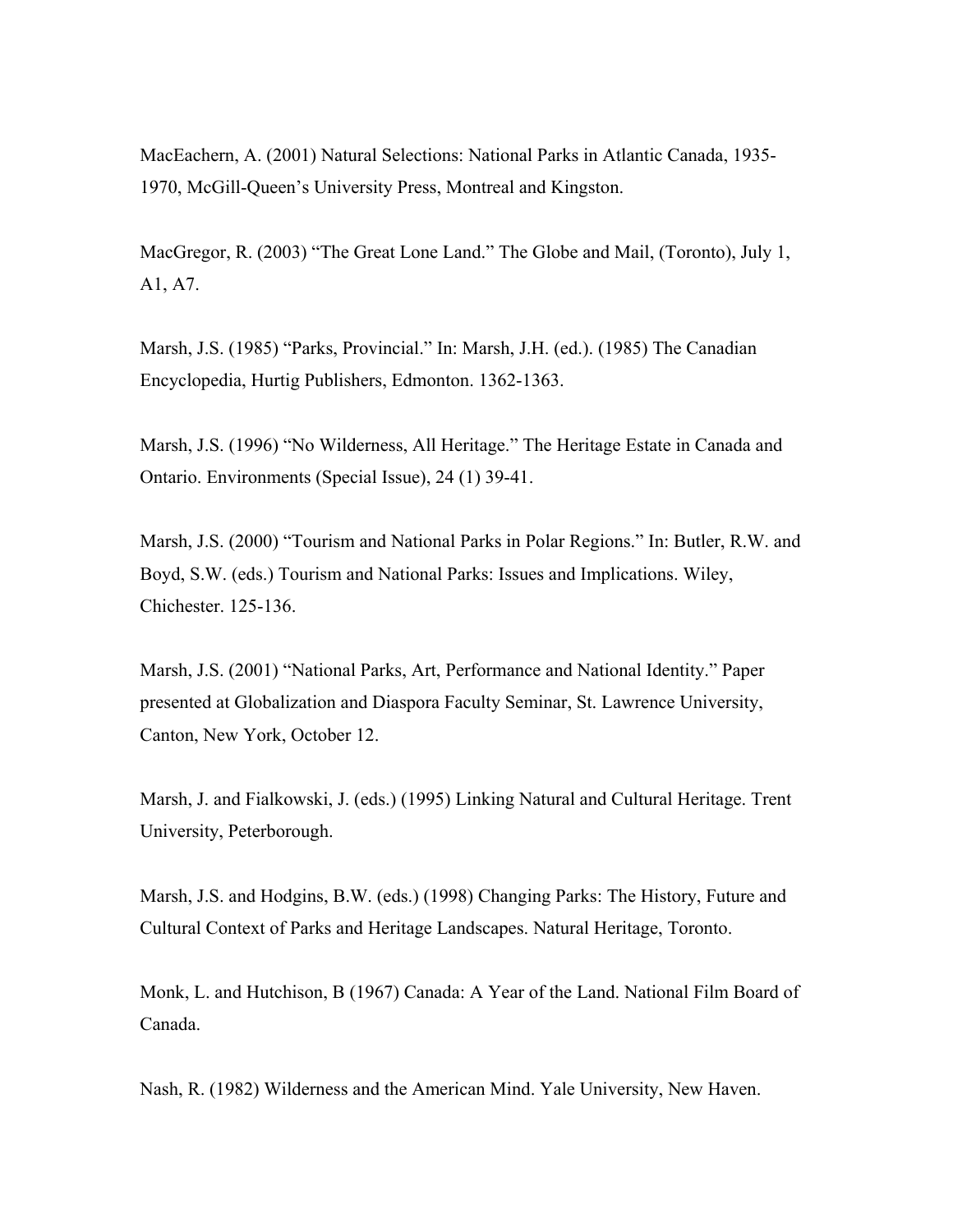Nelson, J.G. (1976) Man's Impact on the Western Canadian Landscape. McClelland and Stewart, Toronto.

Nelson, J.G., Needham, R. and Mann, D. (eds.) (1978) International Experience with National Parks and related Reserves. University of Waterloo, Waterloo.

Nelson, J.G. and Marsh, J.S. (eds.) (1996) The Heritage Estate in Canada and Ontario. Environments (Special Issue), 24, 1.

Nelson, J.G. (1998) "Parks and Protected Areas and Sustainable Development." In: Marsh, J.S. and Hodgins, B.W. (eds.) (1998) Changing Parks: The History, Future and Cultural Context of Parks and Heritage Landscapes. Natural Heritage, Toronto. 279-294.

Olson, S.F. (1956) The Singing Wilderness. Knopf, New York.

Olson, S.F. (1966) Runes of the North. Knopf, New York.

Paine, C. (2000) "Shaping the Identity through Landscape." Landscapes/Paysages, 2 (2) 4.

Porter, E. (1962) In Wildness is the Preservation of the World. Sierra Club-Ballantine Books, New York.

Porter, J., Nelson, J.G., Bazely, D., Beechey, T., Marsh, J., Nudds, T. and Stephenson, W. (eds). (2002) Ecological Integrity and Protected Areas. Parks Research Forum of Ontario, Waterloo.

Scace, R.C. and Nelson, J.G. (eds.) (1987) Heritage for Tomorrow. A National Park Centennial Project. Ministry of Supply and Services Canada, Ottawa.